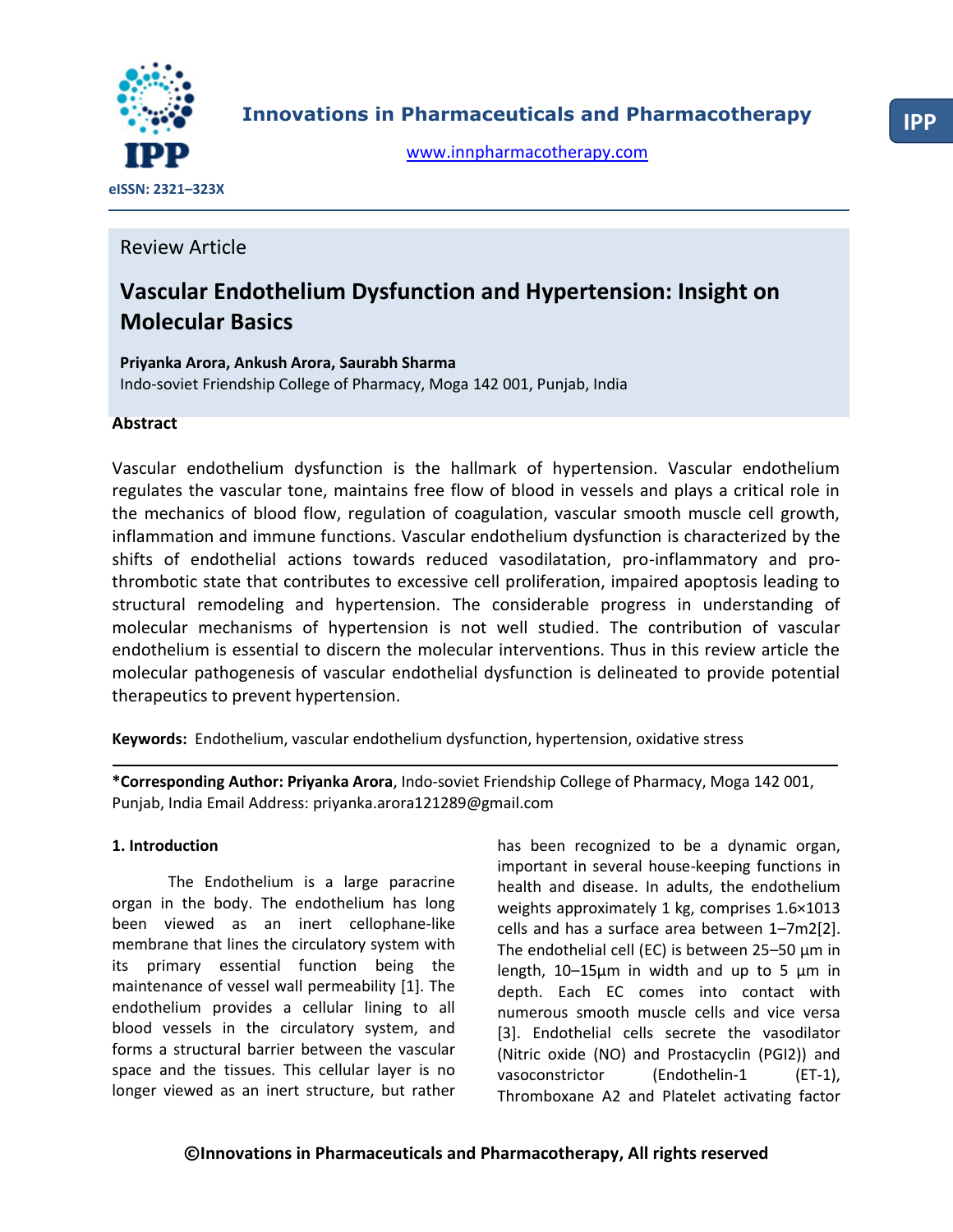(PAF)) molecules. NO is a potent vasodilator and possesses many antiatherogenic properties [4]. Endothelial cells are able to produce both vasoconstrictive and vasodilating substances. The main endothelium-derived relaxing factors (EDRF) are nitric oxide, prostacyclin and endothelium- derived hyperpolarizing factor (EDHF). One of the most important regulatory and vasoactive substances produced by the endothelial cells is nitric oxide. The discovery in 1980 of the endothelium's ability to elicit vasodilation led to a revolution in vascular biology [5]. NO is produced in the endothelium by the endothelial nitric oxide synthase (eNOS), which, along with inducible NOS and neuronal NOS, belongs to a family of arginine hydroxylases [6]. NO is reported to inhibit inflammation, VSMC proliferation, platelet adhesion, and tissue factor release. NO is the key endotheliumderived relaxing factor that plays a pivotal role in the maintenance of vascular tone and reactivity. In addition to being the main determinant of basal vascular smooth muscle tone, Nitric Oxide (NO) is the primary endogenous vasodilator [7]. In healthy human subjects, inhibition of NO synthase by N monomethyl- L-arginine acutely increased BP, peripheral vascular resistance, and fractional excretion of Na+110. NO is tonically active in the medullary circulation, so that reducing NO production or vascular responsiveness, reportedly enhances the pressure natriuresis response, followed by reductions in papillary blood flow, renal interstitial hydrostatic pressure, and Na+ excretion by almost 30%, without corresponding changes in total or cortical renal blood flow and glomerular filtration rate [8] . This mechanism may contribute to the blunted pressure natriuresis reported in experimental models. Endothelium derived hyperpolarizing factor (EDHF) opens calcium activated K+ channels in vascular smooth muscle cells to produce vasorelaxation [9]. Angiotensin II by binding it receptor AT2 produces bradykinin (Tsutsumi et al., 1999) which stimulates eNOS and consequently increase the formation nitric oxide to produce vasorelaxation [10]. The vascular endothelium releases adenosine to produce vasorelaxation through activation purinergic (P2) receptors [11]. However, release of adenine nucleotides from vascular endothelium produce vasoconstriction through activation of P2 receptors located on vascular smooth muscle cells [12]. Endothelins are synthesized as preproendothelin which is converted to endothelin-1, 2 or 3 by endothelin converting enzyme [13]. Endothelin-1 produces vasoconstriction through activation of L-type Ca2+ channel by binding to ET-A receptors on vascular smooth muscle cells. On the other hand, Endothelin-1 produces vasorelaxation by binding it ET-B receptors on endothelial cells [14]. The release of endothelins from endothelium is inversely modulated by release of NO [15] .The activation of prostaglandin endoperoxidase synthase initiate the formation of prostanoids such as PGD2 and PGF2 in vascular endothelium which are documented to modulate intracellular Ca2+ concentration and produce vasoconstriction [16] . In conclusion vascular endothelium is noted to produce vasodilators and vasoconstrictor substances which are responsible to regulate the tone of vascular smooth muscle [17].

**Vascular endothelium:** Regulatory contributors **Neurogenic control:** The vasomotor centre

includes the nucleus tractussolitarius in the dorsal medulla (integration of baroreceptor afferents), the rostral part of the ventral medulla (pressor region), the ventrolateral medullary centers (depressor function) and other centers in the pons and mid-brain. Hypothalamus, amygdala and cerebral cortex are also important. The arterial baroreceptors respond to vessel wall distension by increasing the afferent impulse activity. This in turn decreases efferent sympathetic activity and augments vagal tone, resulting in arterial dilation and bradycardia. In hypertension, baroreceptor reflexes are reset, i.e. the range of pressure over which they respond is elevated. In addition, there is a reduction in sensitivity to changes in blood pressure [18,19].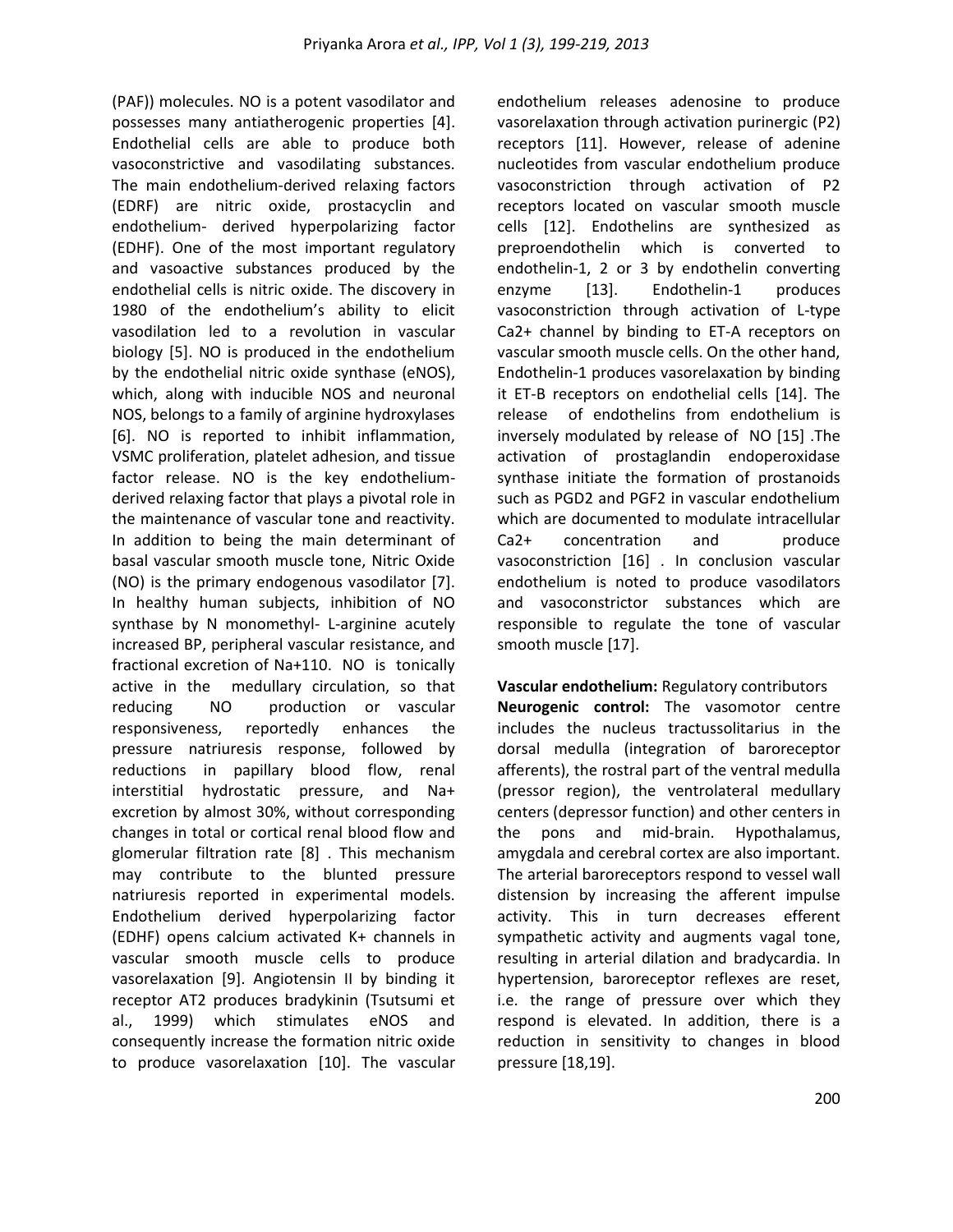#### **Renin-angiotensin system:**

Renin is a protease that cleaves angiotensinogen to yield an inactive peptide, angiotensin I. The latter is activated by the angiotensin-converting enzyme (ACE) into the active octapeptide angiotensin [20]. The main source of renin is the juxtaglomerular apparatus of the kidney, which senses changes in renal perfusion pressure and changes in sodium concentration in the distal tubule fluid. In addition to local environmental changes, renin secretion is increased by betaadrenoceptor stimulation and decreased by alpha-adrenoceptor stimulation. A negative feedback mechanism also exists: high levels of angiotensin II suppress renin secretion. Many tissues other than the kidneys synthesize renin and can produce angiotensin I. These include the liver, brain, adrenal glands, aorta, heart and testicles [21]. Angiotensin I causes local vasoconstriction, modulates mineralocorticoid secretion and contributes to left ventricular hypertrophy. Angiotensin II acts on specific receptors (AT1 and AT2), causing vascular smooth muscle contraction as well as aldosterone, prostacyclin and catecholamine release [22].

RAAS is a major contributor for development of hypertension [75].

**Figure 1**: Flow Chart of Renin angiotensin system



It has been well documented that beneficial effects of ACE-2/ angiotensin (1-7)/Mass receptor axis gets abolished in hypertensives as ACE expression gets upregulated and ACE-2 expression gets downregulated leading to imbalance in two major axes of RAAS and consequent development of hypertension takes place [76]. Angiotensin (1-7) is an active fragment ,formed within ACE-2 mediated enzymatic breakdown of Ang-II , shows vasodilator response by increasing release of vasodilator prostaglandins, nitric oxide and decreasing Ang-II levels [74]. Further, administration of Ang (1-7) prevents development of severe hypertension and endorgan damage in spontaneously hypertensive rats. It also shows reduction in cardiac fibrotic changes associated with hypertension. Angiotensin (1-7) is converted into Angitensin (1- 9) in presence of ACE, neuropeptides and polypeptides. Thus ACE-2/Angiotensin (1-7) is an emerging target for treatment of hypertension and prevention of end stage renal diseases [75,76].

#### **Atrial natriuretic peptide:**

Atrial natriuretic peptide (ANP) is a 28 amino acid peptide released from atrial granules. Increased sodium intake increases ANP synthesis and release. ANP levels are increased in hypertension [23]. It produces natriuresis, diuresis and a modest fall of blood pressure, while decreasing plasma renin and aldosterone levels.Plasma cardiac natriuretic peptides and peptide fragments from their molecular precursors are markers of heart disease. Clinical studies have defined the current diagnostic utility of these markers, whereas biochemical elucidation of peptide structure and posttranslational processing has revealed new plasma peptide forms of potential clinical use. Natriuretic propeptide structures undergo variable degrees of endo- and exoproteolytic cleavages as well as amino acid modifications, which leave the plasma phase of the peptides highly heterogeneous and dependent on cardiac pathophysiology and capacity. An ongoing characterization of the molecular heterogeneity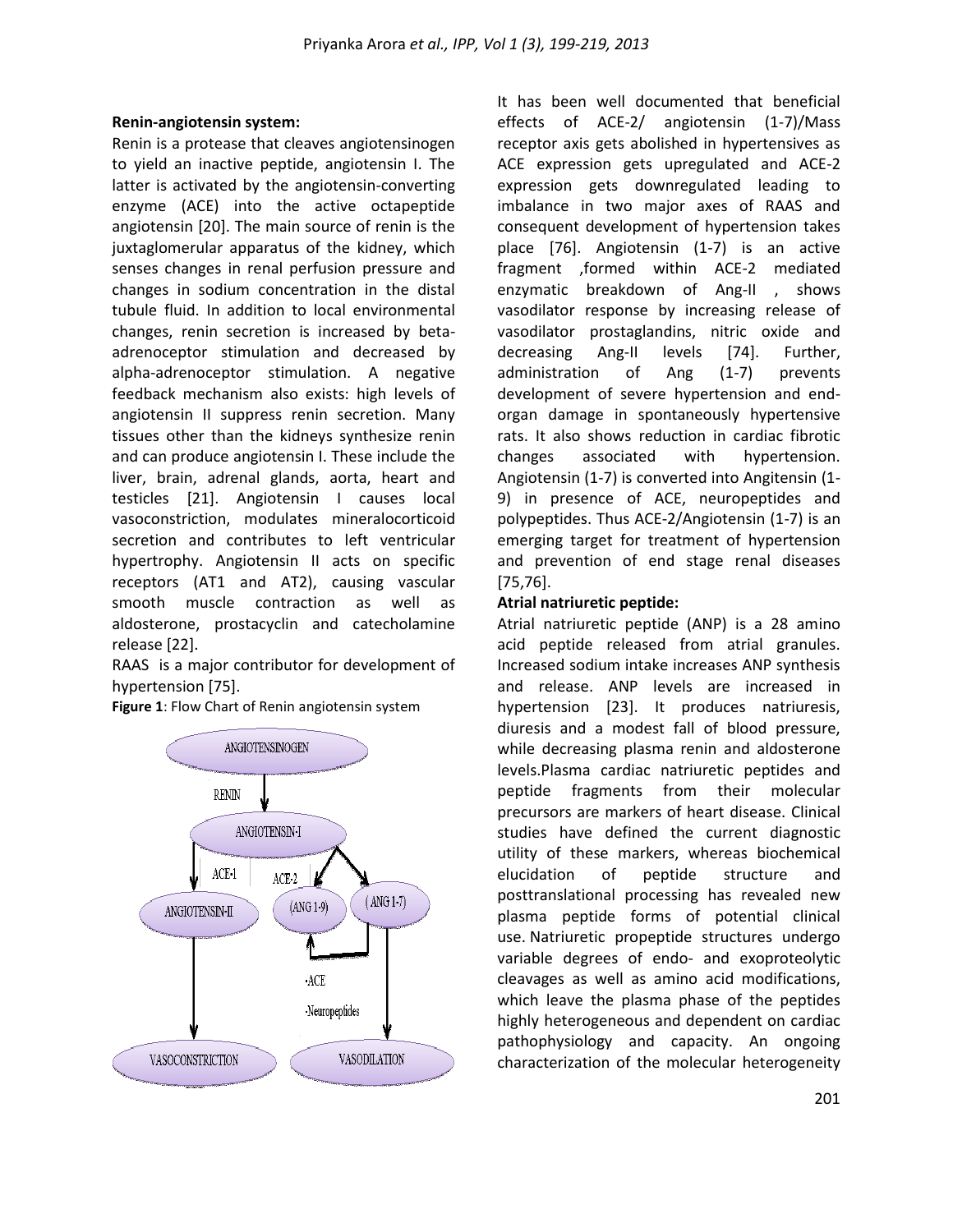may not only help us to appreciate the biosynthetic capacity of the endocrine heart but may also lead to the discovery of new and more disease-specific targets for future molecular diagnosis. Peptides derived from pro–atrial natriuretic peptide and pro–B-type natriuretic peptides are useful plasma markers in heart failure. New data have defined cardiac myocytes as competent endocrine cells in posttranslational processing and cellular secretion [24].

#### **Eicosanoids:**

Arachidonic acid metabolites influence blood pressure because of their effects on the blood vessel wall and also because of interactions with the autonomic nervous system, reninangiotensin system (RAS) and other humoral pathways. While prostaglandin  $A_2$ , PGA<sub>2</sub> and thromboxane  $A_2$  increase blood pressure, PGE<sub>2</sub> and prostacyclin cause vasodilation and decrease blood pressure.

#### **Kallikrein-kinin system:**

Tissue kallikreins are serine proteases that act upon kininogen to form vasoactive peptides termed kinins, the most important being the vasodilator bradykinin. Kinins play a role in the regulation of renal blood flow as well as sodium and water excretion. Kallikrein excretion is decreased in essential and secondary hypertension [25]. ACE inhibitors decrease the breakdown of kinins, leading to kinin accumulation and vasodilatation. Recent studies suggest the protective role of  $B_2R$  in oxidative

**Figure: 2** Endogenous mechanisms regulating vascular tone and blood pressure

stress-mediated disorders of the heart and also potentiating the activity of KKS can protect against the progression of these diseases, by suppressing oxidative stress presumably via production of NO and PGs. Thus, the cardio- and reno-protective effect of ACE inhibitors could largely exerted by the activation of the KKS [26].

#### **Adrenal steroids:-**

Mineralocorticoid and glucocorticoids increase blood pressure. Their effects are mediated by sodium and water retention (mineralocorticoids) or by increased vascular reactivity (glucocorticoids). In addition, central receptors may be activated [27,28]

#### **Renomeduilary vasodepressor system:**

The renomedullary interstitial cells, located mainly in the renal papilla, secrete the lipid medullipin I, which is converted by the liver into an active compound, medullipin II. This substance has prolonged blood pressure lowering action, which may be due to the inhibition of the normal sympathetic response to hypotension [29, 30].

#### **Sodium and water excretion:**

Sodium and water retention are associated with an increase in blood pressure [31,32], possibly because of an increase in intracellular sodium in vascular smooth muscle associated with a secondary increase in intracellular calcium through the sodium calcium exchange mechanism. Sodium retention may also increase neurotransmitter release in the autonomic nervous system. As an increase in blood pressure enhances sodium and water excretion by the

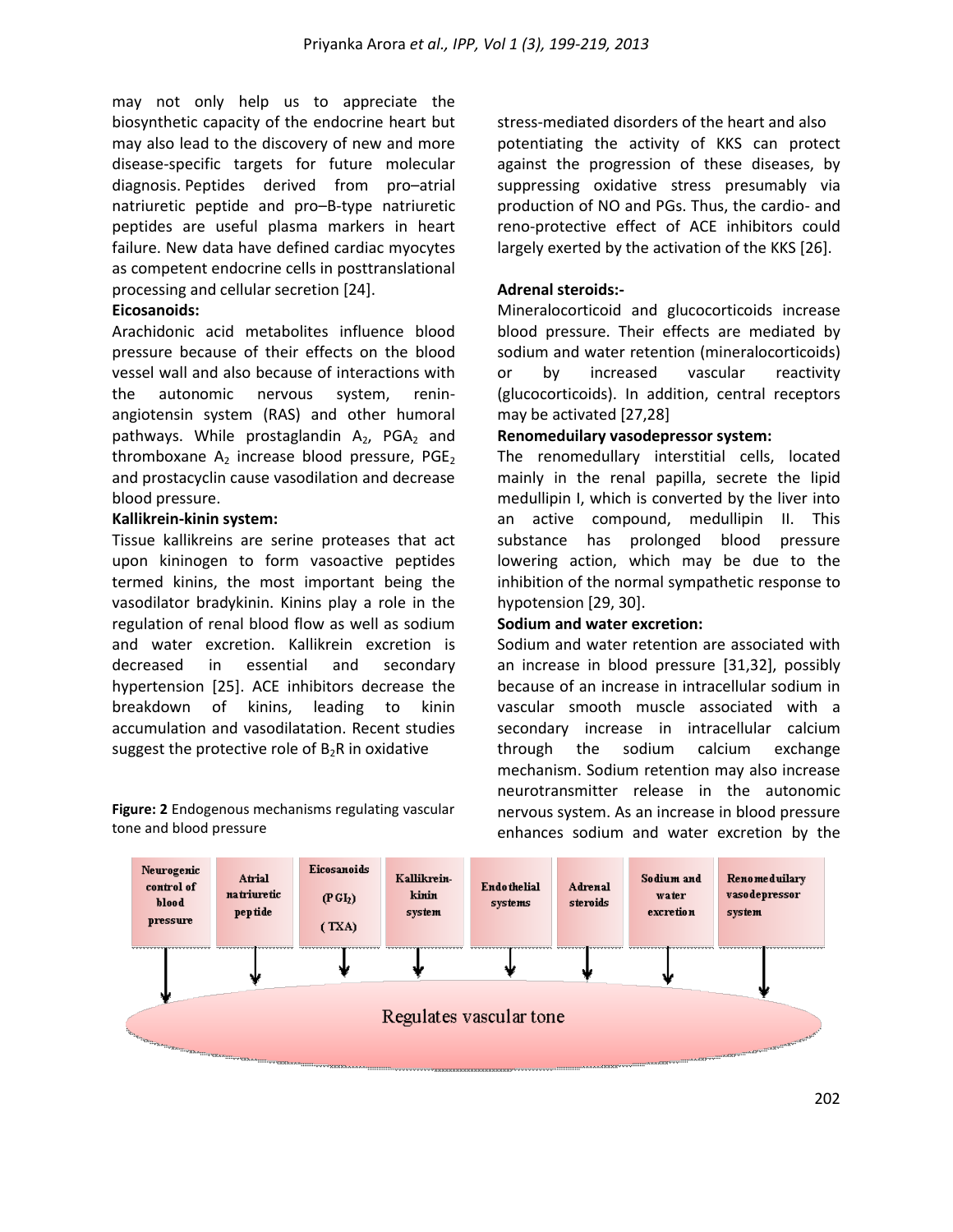normal kidney, the sodium and water retention in hypertension suggests a shift in the blood pressure-natriuresis relationship. Such a shift may relate to reduce ad renal blood flow, reduced nephron mass, increased angiotensin II levels and/or increased mineralocorticoid levels [33].

### **Hypertension and vascular endothelium dysfunction: insightful aspect**

Hypertension is defined as a common disease that is defined simply as persistently elevated arterial blood pressure (BP) above the normal level [34] .It is classified as either primary (essential) or secondary. About 90–95% of cases are termed "primary hypertension", which refers to high blood pressure for which no medical cause can be found [35]. The remaining 5–10% of cases of hypertension are caused by other conditions that affect the kidneys, arteries, heart, or endocrine system [36]. Blood pressure itself is the pressure exerted by the blood on the walls of the blood vessels. Each time the heart beats (about 60-70 times a minute at rest), it pumps blood into the arteries. Blood pressure is at its highest when the heart beats, pumping the blood. That is called systolic blood pressure. When the heart is at rest, between beats, blood pressure falls. This is diastolic pressure. Blood pressure follows a circadian rhythm in a normal individual [37,38]. Hypertension is an important risk factor for cardiovascular accidents, coronary heart disease, cardiac hypertrophy with heart failure (hypertensive heart disease), aortic dissection, and renal failure. Hypertension can also accelerate atherogenesis and can induce changes favorable for aortic dissection and cerebrovascular hemorrhage 39 [6]. The reason for hypertension in 90% of all cases remains unclear termed as essential hypertension. Hypertension is generally a product of genetic predisposition with environmental and lifestyle factors [40] .Genetic predisposition - a family history of hypertension, heart disease, type 2 diabetes, Environmental factors such as age, hormone state and Lifestyle– influential risk factors like smoking, heavy drinking, being

overweight, sodium and calorie-rich diet, lack of physical activity, stress. There is no significant difference in the development of hypertension between men and women although the prevalence of hypertension increases sharply with age, especially for women [41].Vascular endothelial dysfunction has been implicated in secondary complications due to essential hypertension [42].

Vascular endothelial dysfunction is a functional and reversible alteration of endothelial cells, resulting from impairment in nitric oxide (NO) availability, endothelial cells release NO formed intracellularly by NO Synthase (NOS) from L-arginine in response to several stimuli including increased shear stress during increased blood flow or muscarinic receptor stimulation [43]. Tetrahydrobiopterin deficiency leads to an ''uncoupling of NOS'' with the resultant production of potent oxidants such as superoxide and hydrogen peroxide. NO opposes the actions of potent endotheliumderived contracting factors such as angiotensin II and endothelin-1 (ET-1). Nitric oxide inhibits platelet and leukocyte activation and maintains the vascular smooth muscle in a non proliferative state [17].In addition to its production of angiotensin II, prostaglandin endoperoxides, the endothelium is the source of the potent vasoconstrictor peptide ET-1 described as the most potent vasoconstrictor known and acts mainly in a paracrine manner by binding to two G-protein coupled receptors, ETA and ETB, which are located on endothelial cells (ETB), VSMC, and fibroblasts (ETA and ETB). Endothelial ETB receptors can elicit endotheliumdependent relaxation by inducing NO release, whereas ETA and ETB receptors located on smooth muscle cells (SMCs) and fibroblasts trigger vasoconstriction, cell proliferation, inflammation, and fibrosis [44]. Importantly, ET receptor distribution has been shown to be modified in pathological conditions. ET-1 augments the vascular actions of other vasoactive peptides such as angiotensin II, norepinephrine, and serotonin; participates actively in leukocyte and platelet activation; and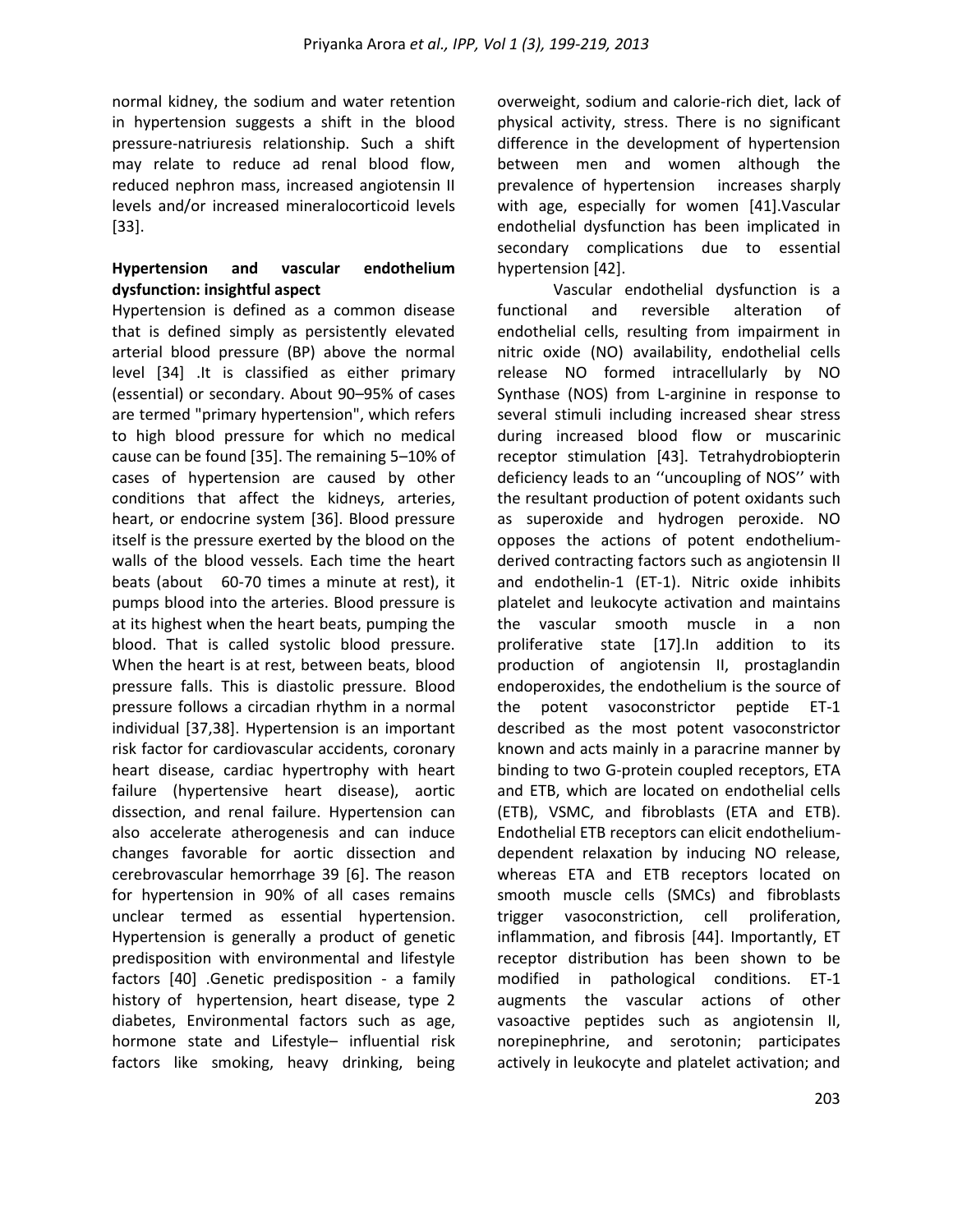**Endothelial Dysfunction:** ROS, Ang II, Thrombin,  $TNF\alpha$ , LPA **Imbalance EDRF/EDCF † RhoA/ROCK** Statins/ROCK L PI3K/ Akt pathway activation inhibitors phospho-eNOS LeNOS mRNA I MLC phosphatase activity ↑ Arginase ↑ MLC phosphorylation  $\uparrow$  Inflammation ↑ Thrombogenesis ۳  $\uparrow$  SMC  $\uparrow$  EC contractility contractility ۰ Barrier integrity Hypertension **Vascular Disease** ↑ Edema

facilitates a prothrombotic and proatherogenic phenotype [45].

**Figure 3:** Mechanism involved in hypertension associated vascular endothelium dysfunction**.**

## **Various target sites underlying vascular endothelium dysfunction in hypertension:**

Vascular L- arginine/nitric oxide (NO) synthase system is altered in various pathological disorders such as hypertension, heart failure, hypercholesterolemia and diabetes [46].

## **Asymmetric dimethyl arginine**:

It has been shown to accumulate in the plasma in hypercholesterolemia, renal failure and various other peripheral vascular diseases [47]. ADMA is a naturally occurring chemical found in [blood plasma.](http://en.wikipedia.org/wiki/Blood_plasma) It is a [metabolicby-product](http://en.wikipedia.org/wiki/Metabolism) of continual [protein](http://en.wikipedia.org/wiki/Protein) modification processes in the [cytoplasm](http://en.wikipedia.org/wiki/Cytoplasm) of all cells. It is closely related to L[-arginine,](http://en.wikipedia.org/wiki/Arginine) a conditionally-essential [amino acid.](http://en.wikipedia.org/wiki/Amino_acid) ADMA interferes with L-arginine in the production of [nitric oxide,](http://en.wikipedia.org/wiki/Nitric_oxide) a key chemical involved in normal [endothelialf](http://en.wikipedia.org/wiki/Endothelium)unction and by extension, [cardiovascular](http://en.wikipedia.org/wiki/Circulatory_system) health [48]. Asymmetric dimethyl arginine is created in protein [methylation,](http://en.wikipedia.org/wiki/Methylation) a common mechanism of post-translational protein modification. This reaction is catalyzed by an [enzyme](http://en.wikipedia.org/wiki/Enzyme) set called S-adenosylmethionine protein N-

methyltransferases (protein methylases I and II). The methyl groups transferred to create ADMA are derived from the [methyl](http://en.wikipedia.org/wiki/Methyl) group donor S-adenosylmethionine, an intermediate in the metabolism of [homocysteine.](http://en.wikipedia.org/wiki/Homocysteine) Homocysteine is an important blood chemical, because it is also a [marker](http://en.wikipedia.org/wiki/Genetic_marker) of cardiovascular disease. After [synthesis,](http://en.wikipedia.org/wiki/Biosynthesis) ADMA migrates into the [extracellular](http://en.wikipedia.org/wiki/Extracellular) space and then into blood plasma. ADMA may play a role in certain forms of [kidney](http://en.wikipedia.org/wiki/Kidney) disease with raised levels of ADMA seemingly to be associated with adverse human health consequences for cardiovascular disease, metabolic diseases and also a wide range of diseases of the elderly, the possible lowering of ADMA levels may have important therapeutic effects. ADMA role has been linked with elevated levels of [homocysteine](http://en.wikipedia.org/wiki/Homocysteine) [49]. Direct alteration of ADMA levels with supplements of Larginine has been suggested. The hope is that such intervention might not only improve endothelial function but also reduce clinical symptoms of overt cardiovascular disease [50].

## **Oxidative stress:**

Oxidative stress is defined in general as excess formation and/or insufficient removal of highly reactive molecules such as reactive oxygen species (ROS) and reactive nitrogen species (RNS) [51].Oxidative stress has been implicated causatively in the pathophysiology of many cardiovascular conditions, including hypertension [46]. Superoxide anion is a major determinant of nitric oxide (NO) biosynthesis and bioavailability, and can thus modify endothelial function. It can also act as a vasoconstrictor. In addition, NOS, and in particular the endothelial isoform of NOS (eNOS) is now recognized as an important source of superoxide [52]. The finding that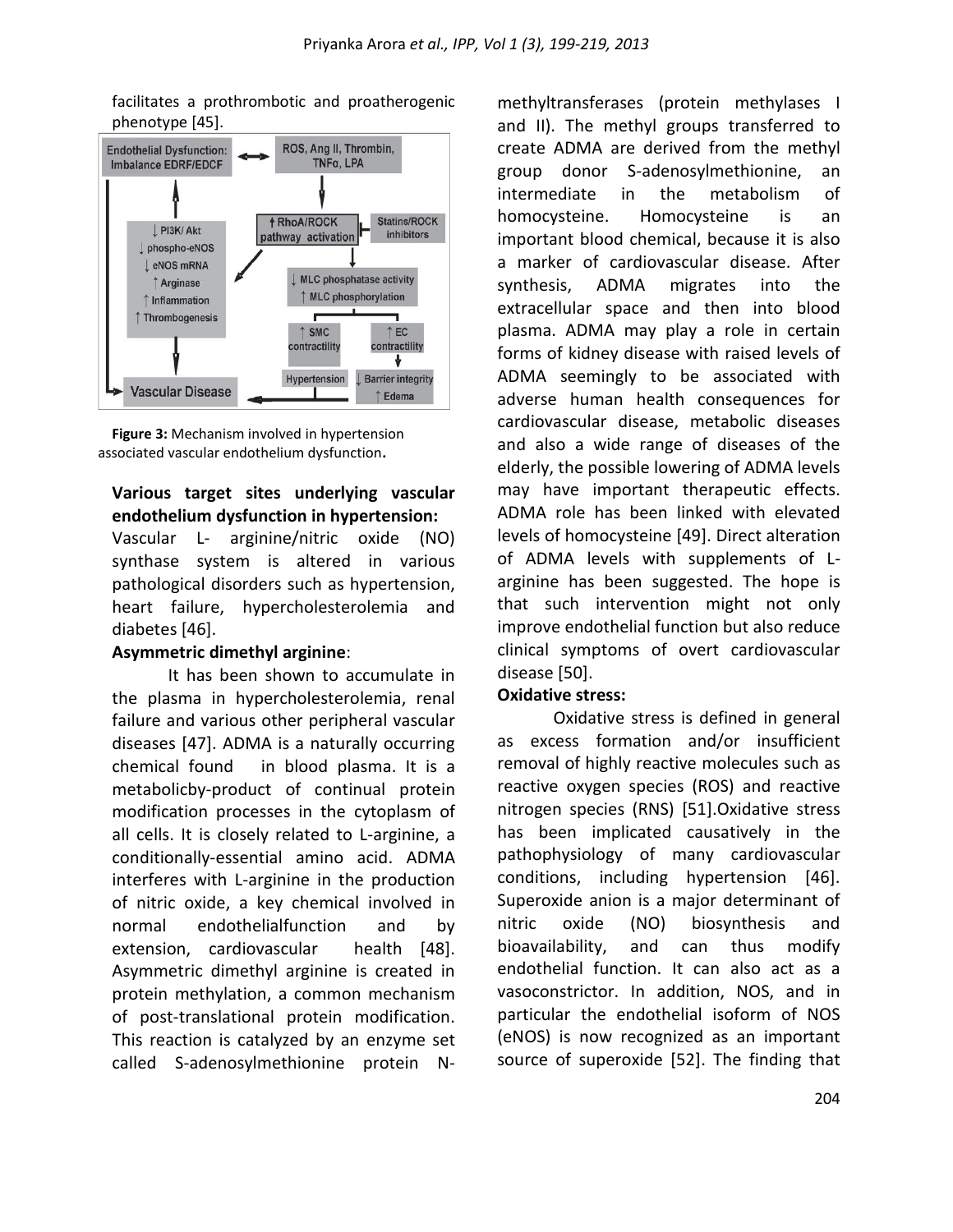eNOS can generate superoxide rather than NO in response to atherogenic stimuli has led to the concept of ''NOS uncoupling'', where the activity of the enzyme for NO production is decreased, in association with an increase in NOS dependent superoxide production [53]. As eNOS may become a peroxynitrite generator, leading to a dramatic increase in oxidative stress, since peroxynitrite formed by the NO superoxide reaction, has additional detrimental effects on vascular function by oxidation of cellular proteins and lipids[54]. Ang-II, acting through the AT1 receptor, stimulates nonphagocytic NADPH oxidase causing the accumulation of superoxide, hydrogen peroxide and peroxynitrite [55].

# **Coagulation:**

Ang-II can also upset the balance between the fibrinolytic and coagulation systems via its effect on vascular cells. In particular, Ang II may activate the coagulation cascade by increasing tissue factor (TF) expression in vascular endothelial cells [56,57] or (TF) thrombin activation[58]. In addition, Ang II induces the formation of plasminogen activator inhibitor (PAI)-1 [59,60] an effect that is mediated by specific angiotensin receptors on endothelial cells [61]. AT1, but not AT2 receptor seems to be responsible for the majority of Ang II effects contributing to the thrombosis development [56,61] .More recently, it has been responded that Ang II via AT1 receptor enhances fibrin formation and plasma PAI-1 levels, an effect partially mediated by one Ang IV [62]. Stimulation of PAI-1 synthesis via Ang II production, tissue angiotensin converting enzyme (ACE) also down regulates tissue plasminogen activator (tPA) production via degradation of bradykinin, which is a potent stimulator of tPA production in the endothelium [63]. These actions of tissue ACE/Ang II on the coagulation/fibrinolytic system can enhance the development of a prothrombotic state [44].

# **Adenosine:**

Adenosine, a powerful vasodilating nucleoside, is released during spontaneous or experimental tissue hypoxia circulation and ischemia [64,65]. The vascular endothelium releases adenosine to produce vasorelaxation through activation of purinergic  $(P_2)$  receptors [11]. Adenosine release is tightly related to local oxygen tension [66]. Also adenosine metabolites appear to play a part in local vasoregulation and possibly in the physiological control of blood pressure. Endothelial cell (EC) apoptosis is important in vascular injury, repair, and angiogenesis. Homocysteine and/or adenosine exposure of endothelial cells causes apoptosis. Elevated homocysteine or adenosine occurs in disease states such as homocysteinuria and tissue necrosis, respectively [44].

# **Protein tyrosine phosphatase:-**

Protein tyrosine phosphatase (PTPase) is reported to produce apoptotic death of vascular endothelial cells [67]. PTPase which encompasses a family of cytoplasmic and membrane associated enzyme have been implicated in the regulation of cellular proliferation, differentiation and apoptosis [68]. Adenosine activated downstream intracellular mediators PTPase, PTPase mediates the endothelial cells apoptosis by attenuation of growth factors or extracellular matrix .The tyrosine dephosphorylation and the inactivation of MAPK Kinases, solely responsible for endothelial programme cell death is due to PTPase activation .Numerous studies suggest that endothelial cells apoptosis mediated mainly by dephosphorylation and hence decrease  $P_{38}$  alpha activity [69].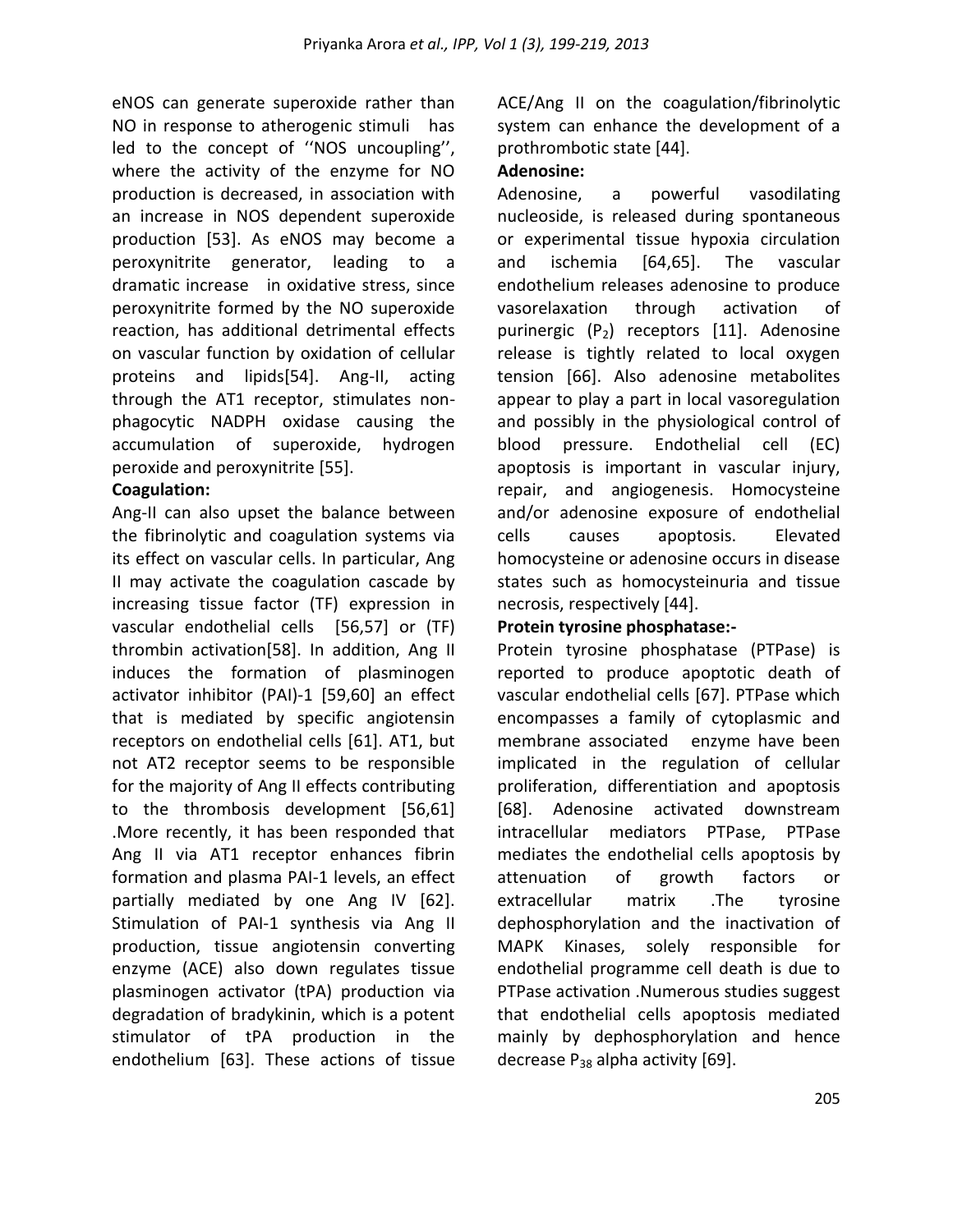## **MAPK (Mitogen Activated Protein Kinases):**

The mitogen activated protein kinases comprise a family of signaling molecules important for coordinating a wide variety of cellular responses. MAPKs play an instrumental role in the transmission of signals from cell surface receptors and of environmental cues to the transcriptional machinery [70]. Members of the MAPK family include ERK1, ERK2, JNK1, and p38. Each of these MAPKs is reversibly activated by the phosphorylation of a conserved threonine and tyrosine motif (TXY). MAPKs are activated in response to extracellular stimuli through dual phosphorylation at conserved threonine and tyrosine residues (serine/threonine specific kinases). In vertebrae, at least three such pathways have been identified; these activate different MAP kinase classes known as extracellular signalrelated kinase (ERK), c-Jun N-terminal kinase (JNK) and p38. MAPKs have key roles in cellular proliferation, differentiation, and apoptosis. Previous studies indicated that ERK1/2 had an opposite role to JNK and p38 in neuronal survival; ERK1/2 promotes neuronal survival, whereas JNK/p38 brings the neuronal cell to apoptosis [71].

# **ROCK (Rho Kinase)**:

The mandatory role of Rho kinases in numerous cellular function such as vascular smooth muscle contractions actin cytoskelton cell adhesion cannot be ignored [72] . The upregulation of the various molecule that play pivotal role in inflammation i.e. oxidative stress , thrombus formation and fibrosis by Rho kinase well defines its significance [73] .The phosphorylation of the myosin binding subunit of MLC phosphatase , causes haltation of phosphates activity, which consequently leads to vascular smooth muscle contraction [74,75] .The RhoA/ROCK

pathway activation increases calcium sensitivity in the contraction of the VSMC and modulates the phosphorylation of the myosin light chain (MLC) by inhibiting myosin phosphatase [74,75] . Furthermore, ROCK activation also produces a chain of intracellular events such as endothelial nitric oxidase synthase (eNOS) deregulation (by reducing its gene expression), NADPH oxidase activation with higher oxidative stress that increases gene expression of profibrotic, procoagulant, and proinflammatory genes, and also nuclear factor-kB (NF-kB) activation promoting increased PAI-1 expression and PI3K-Akt inhibition [76].Currently, there are specific ROCK inhibitors available, such as fasudil and its active metabolite hydroxifasudil [77,78]. Rho kinase have the properties that activate sympathetic nervous system activity, increase the concentration of ACE and Ang II ,increase NADPH oxides, increase oxidative stress lead to produce proinflamatory, profibrotic, vasoconstriction as well as inhibit PI3K/AKT and eNOS pathways that produce HT [76]. All these effects are opposite to that produced by Ang (1-7)/ Mas-axis activation. Numerous studies have shown that inhibition of Rho kinase, by specific inhibitor (Y-27632) relaxed the rat aortic rings which have been contracted by phenylephrine [79]. The role of Rho kinases in generating ROS attenuates synthesis of NO, promotes permeability of vascular endothelium and causes the contraction and proliferation of vascular smooth muscle cells. The protective role of statins lies in its capacity to inhibit cholesterol production which plays a culprit role in the progression of VED [77]. Thus Rho kinase may play an intricate role in pathogenesis of vascular endothelium [44].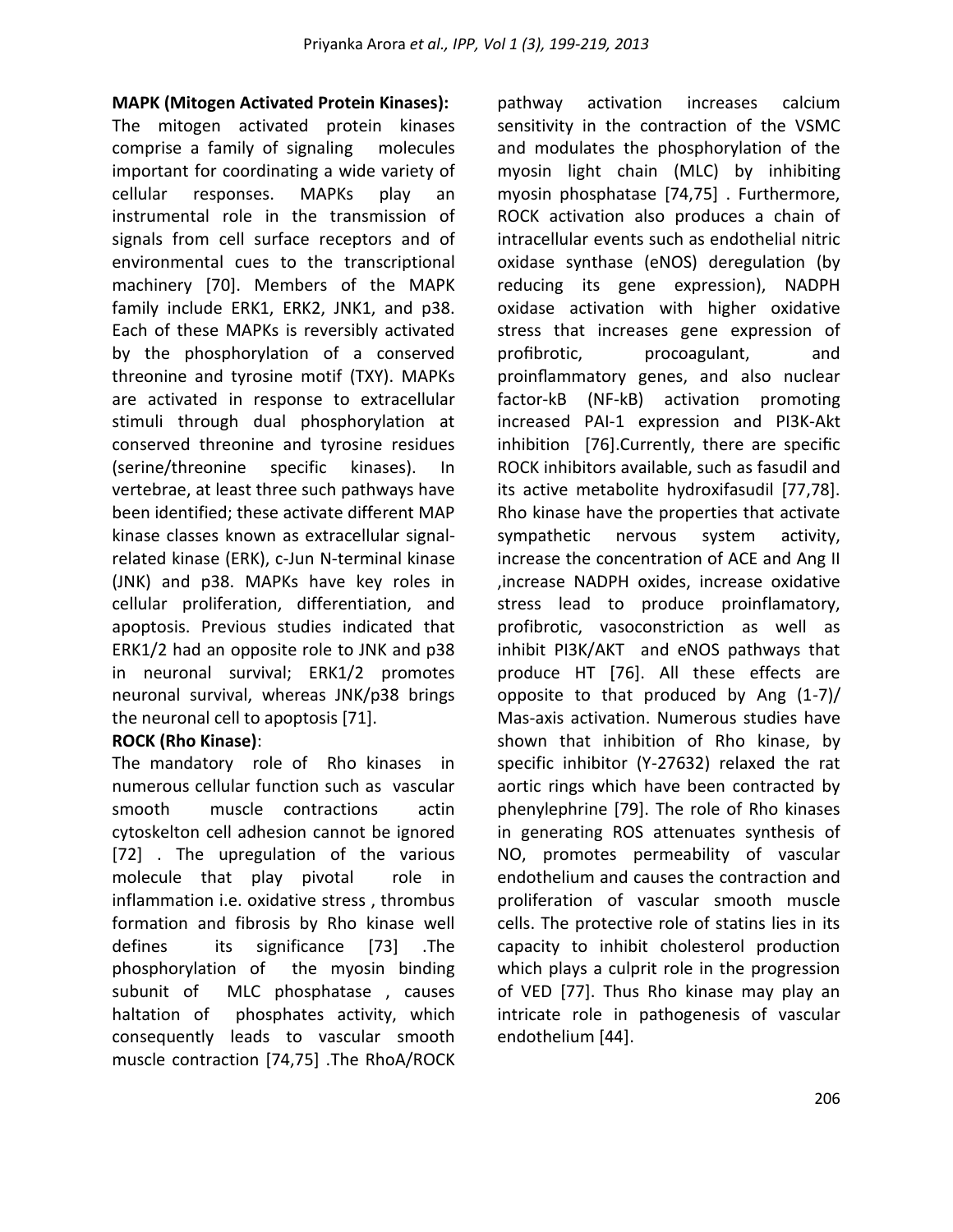# **JAK /STAT (Janus-kinase/signal transducers and activators of transcription factors):**

The Janus-kinase belongs to the family of cytosolic tyrosine kinase and contains four subtypes such as JAK1, JAK2, JAK3 and TYK2 [78]. JAK has been shown to be activated by angiotensin II, serotonin, reactive oxygen species, endothelin-1 and lipopolysaccharide. Activation of JAK pathway has been demonstrated to inhibit PI3-kinase/Akt pathway. The Signaling cascades involved in the transmission of inflammatory processes leading directly from the activated cytokine receptor to gene transcription include the Janus-kinases (JAKs) and signal transducers and activators of transcription (STAT) factors [79, 80]. Recent evidence suggests that the JAK/STAT cascade also conveys angiotensin II (Ang II) signals from the plasma membrane to the nucleus via the stimulation of the Ang II type 1 (AT1) receptor [81]. In addition, the JAK/STAT signaling cascade was shown to be an important link between the activation of the AT1 receptor and nuclear transcriptional changes leading to cell growth [82]. In addition, promoter studies of STATregulated genes revealed that STAT-binding sites are in close proximity to binding sites for other transcription factors known to be involved in IL-6 gene transcription, such as nuclear factor–IL-6 [83] and NF-Kb [67].  $O^{-2}$ anions via the NAD (P) H oxidase [84] are involved in the activation of the JAK/STAT cascade [85].

# **PARP (Poly (adenosine diphosphate [ADP]– ribose) polymerase):**

Poly (adenosine diphosphate [ADP]–ribose) polymerase-1 (PARP-1), a monomeric nuclear enzyme present in eukaryotes, is the major isoform of an expanding family of poly (ADP-ribosyl) acting enzymes [86]. PARP-1, main isoform of this family, primarily

functions as a DNA damage sensor in the nucleus. PARP-1 has been implicated in a variety of pathophysiological processes. PARP is an energy-consuming enzyme, which transfers ADP ribose units to nuclear proteins. As a result of this process, the intracellular NAD+ and adenosine 5′ triphosphate (ATP) levels remarkably decrease, resulting in cell dysfunction and cell death via the necrotic route. PARP becomes activated in response to DNA single-strand breaks, which can develop as a response to free radical and oxidant cell injury [17]. Oxidative and nitrosative stress triggers the activation of the nuclear enzyme poly(ADP-ribose) polymerase (PARP), which contributes to the pathogenesis of various cardiovascular diseases including myocardial infarction and ischemia reperfusion and heart failure, as well as diabetic endothelial dysfunction [87].

# **Epoxide hydrolase:**

Epoxyeicosatrienoic acids (EETs) are derived from arachidonic acid by cytochrome P450 epoxygenase, which is a lipid signaling molecule that elicits vasodilatation and modulates various intracellular signaling cascades [88, 89]. The expression of cytochrome P450, which generates EETs in the endothelial cells is not constitutive but is expressed in response to physical and pharmacological stimuli and hence attribute to endothelial derived hyperpolarizing factor (EDHF) [90]. The epoxide hydrolase metabolizes EETs into dihydroxyeicosatrienoic acid (DHETs) and thus reduce the availability of EETs. EETs involve in various physiological functions such as angiogenesis, release of neurohormones, cell proliferation and G protein signaling. Further, EETs significantly inhibit the TNF- $\alpha$  induced caspase-3 activity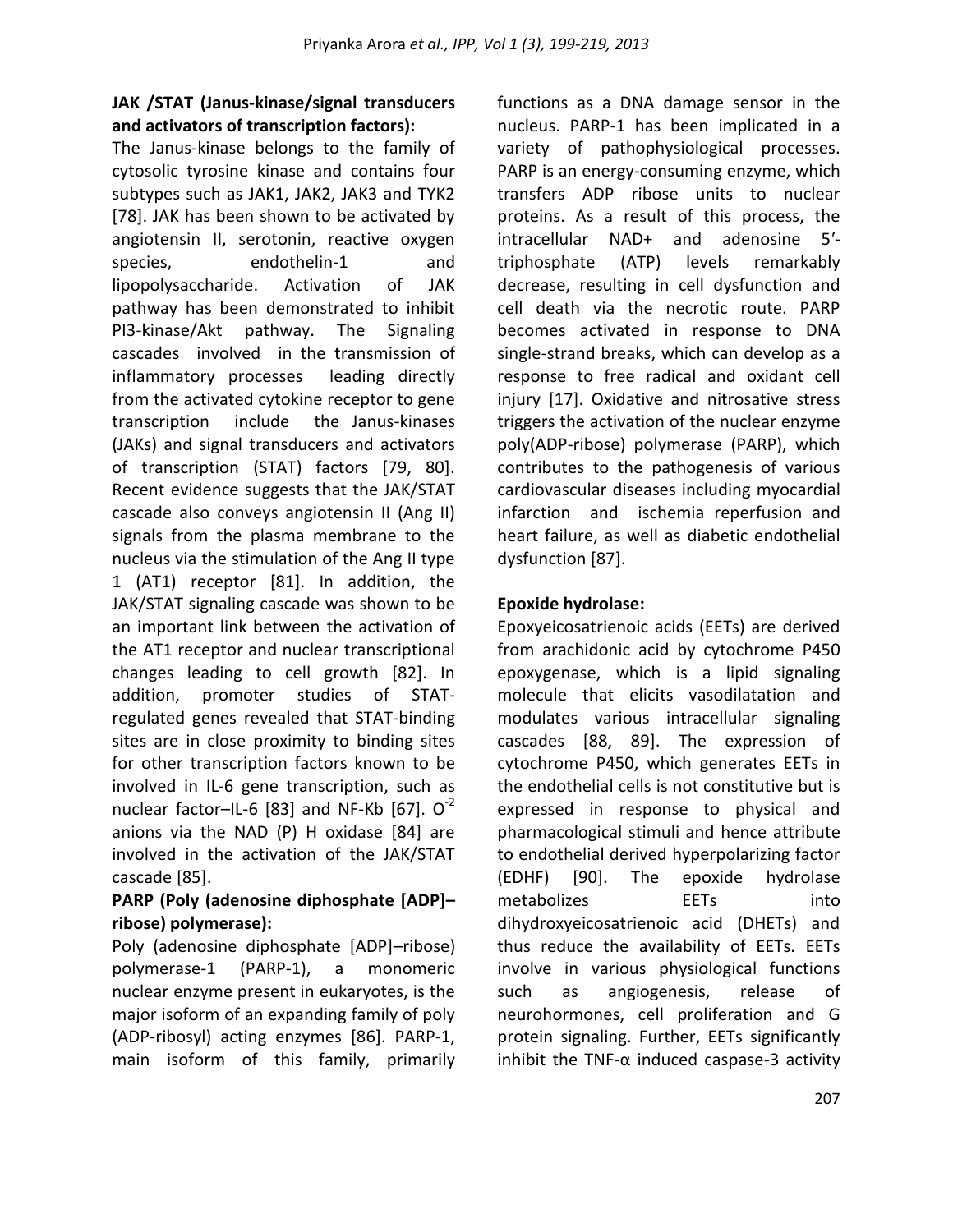and down regulate the proapoptotic Bcl-2 expression and thus prevent apoptotic cell death [91]. Moreover, EET open calcium activated potassium  $(K^+)$  channels to relax vascular smooth muscle [92]. In addition, EETs up regulate eNOS via PI3K/Akt pathway[93] and hence increase the bioavailability of NO to improve endothelium-dependent vasodilatation. Furthermore, EETs inhibit vascular smooth muscle migration, decrease inflammation, inhibit platelet aggregation and decrease expression of adhesion molecules [94]. Inhibition of epoxide hydrolase is a potential approach to enhance the biological activity of EETs 95[92]. 1-cyclohexyl-3-dodecylurea (CDU) [94], N, N\_-dicyclohexylurea (DCU) and N-adamantanyl-N-dodecanoic acid urea (AUDA) [95] are reported to inhibit epoxide hydrolase. Epoxide hydrolase inhibitors increase the activity of PPAR  $\alpha$  and thus play an important role in lipid metabolism. Epoxide hydrolase inhibitors are found to be useful in the treatment of atherosclerosis [95], hypertension [96], cardiac hypertrophy [97], ischemic injury [98], and inflammatory disease [95] and stroke [98].

# **(PI3K) Phosphatidylinositol 3-kinases:**

Phosphatidylinositol 3-kinases (PI3K) are a family of ubiquitously expressed enzymes, which possess both lipid and protein kinase activities [99]. Class I PI-3Ks are enzymes that selectively phosphorylate the 3′-OH position of the inositol in phosphatidylinositol 4, 5-bisphosphate (PIP2). Class I PI3Ks have been subdivided further according to their structure and mode of activation by cell surface receptors. The class I a subgroup consist of  $p110\alpha$ , p110β and p110δ catalytic subunits associated with a p85 adapter subunit to form a heterodimeric complex [100]. All three isoforms of this class are activated by the binding of specific phospho-tyrosyl motifs to the two  $SH<sub>2</sub>$  domains of the regulatory subunits. Class IA PI3Ks are activated downstream of tyrosine kinase receptor stimulation, such as EGFR (epidermal growth factor receptor) [101]. Class Ib PI3K is composed of the p110γ catalytic subunit associated with a p101 regulatory protein. PI-3Kγ is stimulated by Gβγ heterodimers released after G proteincoupled receptor (GPCR) activation. Class II PI3Ks contain a C2 domain, which gives their name (PI-3K-C2) to the members of this class of PI3K, and a PX domain (Phox homology domain). This domain is able to bind the two lipid products of PI3K-C2 PtdIns (3) P and PtdIns (3, 4) P2 to localize these PI3K to the plasma membrane [102]. Class III PI-3Ks contain a single member that is the homologue of SaccharomycescerevisiaeVps34 that generates only PtdIns (3) P [103]. The convenient classification of class I PI-3K

isoforms according to their mechanism of activation has been challenged by evidence that PI3Kβ can also be activated by GPCRs [104]. PI-3Ks have been implicated in the modulation of vascular smooth muscle contractility [105]. PI3Kγ was found to play a role in Ang-II evoked smooth muscle contraction in two crucial signaling pathways that are in response to angiotensin –II; PI3Kγ was required for the activation of Rac and the subsequent triggering of ROS production. Conversely, PI3K-γ was necessary to activate protein kinase B/Akt, which, in turn, enhanced L-type  $\text{Ca}^{2+}$ channelmediated extracellular Ca<sup>2+</sup>entry [106].

Although, classes IA and B PI3K isoforms are present in rat portal vein myocytes, injection of antibodies that recognize different PI3K isoforms into these cells indicates that the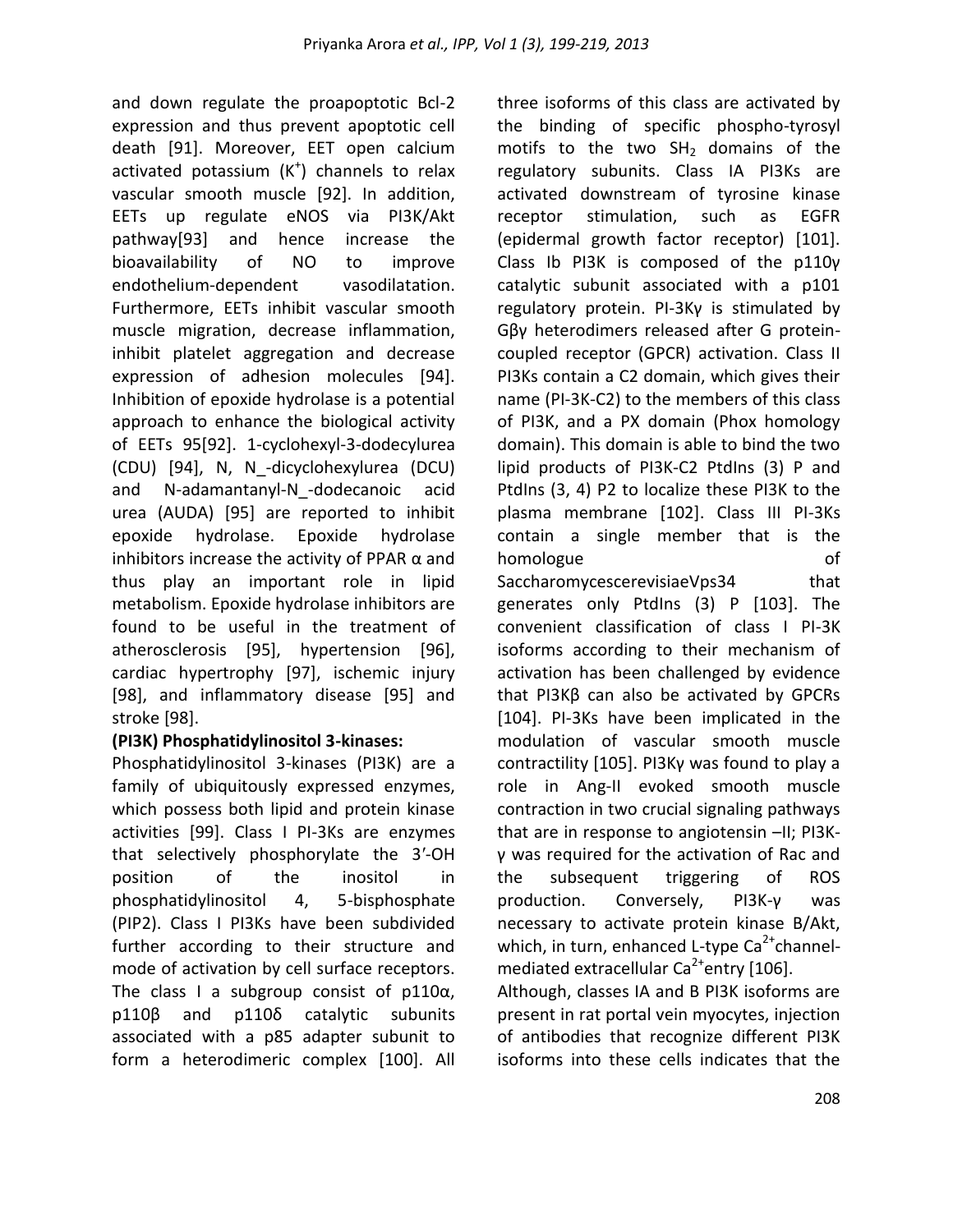angiotensin II-dependent activation of L-type  $Ca<sup>2+</sup>$  current is inhibited by blocking PI3K-γ but not PI3K-α ; this suggests a crucial role for PI3Kγ in angiotensin II signal transduction



**Figure 4:** Various signaling pathways involved in vascular endothelial dysfunction

[107]. Recent evidence suggests that the vasculotoxic effects of angiotensin II can be

mediated via Phosphatidylinositol 3-kinases signaling pathways [108].

**PPAR- γ (Peroxisome Proliferator Activated Receptor-γ):**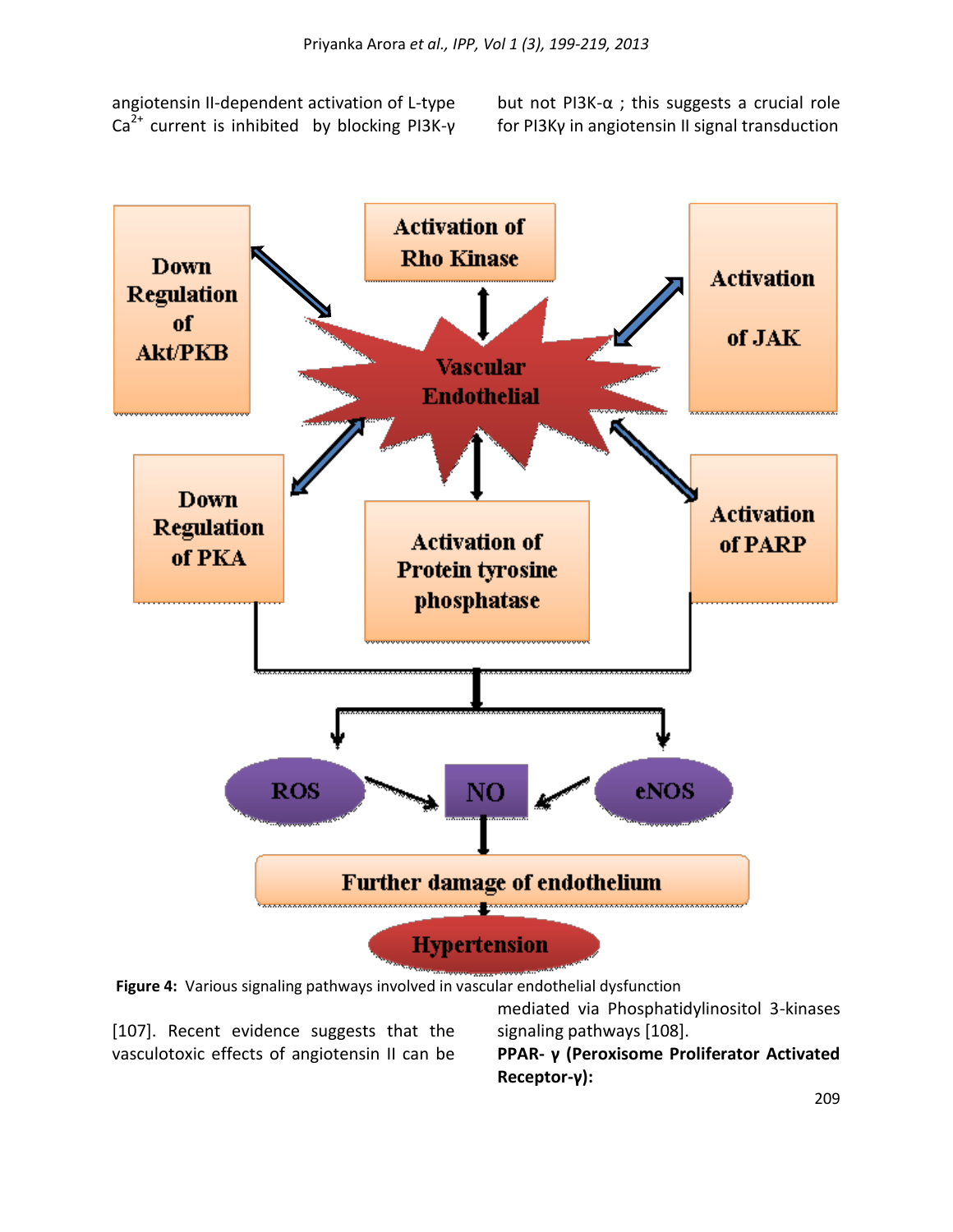The PPARs belong to a subfamily of the nuclear receptor superfamily and are ligandactivated transcription factors which heterodimerize with the retinoic X receptor and PPAR response elements localized in the promoter region of target genes [109].To date, three PPAR isoforms have being identified, PPAR-α, PPAR-β/δ, and PPAR-γ, with each having similar protein structure despite differences in coding genes [110]. PPAR-  $\gamma$  is selectively expressed in various cells such as adipocytes, vascular smooth muscle cells (VSMCs), macrophages as well as in medullary collecting ducts, glomeruli, pelvic urothelium [111] and vascular endothelial cells, that play a role in cell differentiation and lipid and carbohydrate metabolism [112]. PPAR- γ modulates Ang II or thromboxane A2 (TxA2) response in the vasculature via transcriptional regulation of their gene or receptor expression. Increased Ang II or TxA2 vasoconstriction and deteriorating renal function observed in glycerol-induced acute renal failure (ARF) may be attributed to a down-regulated PPAR-γ expression/activity probably via an increased free radical generation [113]. PPAR- γ is expressed in both vascular ECs and VSMCs, making it possible that this receptor plays roles in regulating vascular tone and blood pressure. Indeed, PPAR- γ agonists, including thiazolidinediones (TZDs), lower blood pressure in diabetic patients and animal models, at least partially independent of their insulin-sensitizing effects [114], although this blood pressure– lowering effect is much more moderate in human patients than in animal models [115].Glitazones are high-affinity agonist of peroxisome proliferator-activated receptors (PPARs) presently used in the treatment of type 2 diabetes as efficient insulin sensitizers. These agents lower blood

pressure (BP) in diabetic and hypertensive [116,117], humans and in animal models of renovascular or salt-sensitive hypertension [118, 119] and insulin resistance [120,121]. Although the glitazone-induced improvement in insulin sensitivity is often associated with a decrease in BP [116,117], the mechanisms involved are still unclear. Several studies [122], demonstrate ANG IIantagonizing properties of glitazones are responsible their antihypertensive effect. However, further studies in this area are warranted [123].

# **Leptin:**

The leptin is a polypeptide hormone synthesized and secreted into the circulation primarily by white adipocytes.Leptin was identified by positional cloning of the ob gene, which determines obesity in ob/ob mice .The first described major action of leptin was on the hypothalamus to control body weight and fat deposition through its effects on hypothalamic receptors which leads to appetite inhibition, as well as stimulation of the metabolic rate and thermogenesis .Clinical studies indicate that leptin level is higher in patients with essential hypertension independently of adiposity scores [124]. Elevated leptin is detrimental, especially if it acts for an extended time period. Published data suggest that the enhanced function of the RAAS may be associated with leptin secretion [125]. Indeed, chronic leptin administration or transgenic overexpression increases blood pressure in experimental animals [126] through several mechanisms including: (1) stimulation of sympathetic nervous system [127], (2) impairment of pressure natriuresis [128] and/or induction of sodium retention [129] (3) increased expression of vasoconstrictor ET-1 [130], (4) induction of oxidative stress and NO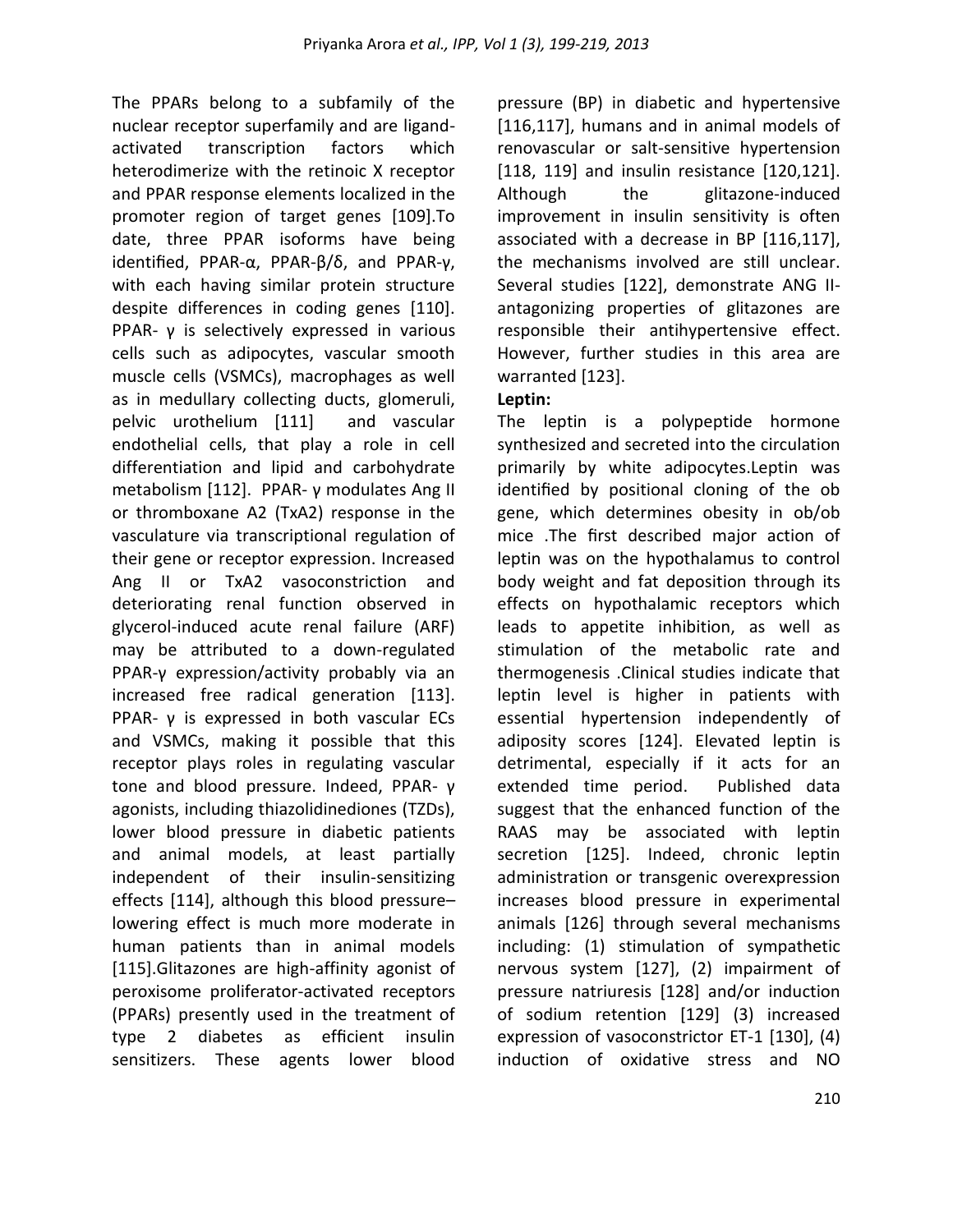deficiency, which results in vasoconstriction and enhanced renal Na+ reabsorption [131,132]. Mas-knockout (Mas-KO) mice presented dyslipidemia, increased levels of insulin and leptin [133,134] and leptin is very major molecular target which is responsible for maintenance of vascular tone as well as Na<sup>+</sup> /water retention. Some studies indicate that arterial hypertension develops in obese animals only if they are hyperleptinemic [127,135].

# **TNF-α:**

TNF- $\alpha$  is an inflammatory cytokine that is synthesized primarily by monocytes and macrophages [136]. The effects of TNF-α are mediated by specific cell surface receptors; an epithelial cell-type receptor (TNF-R1) and a myeloid cell-type receptor (TNF-R2) that is mainly expressed in immune and endothelial cells [137,136]**.** Aldosterone activates mineralocorticoid receptors (MR) in the periphery and in the central nervous system[138] . Under normal conditions Aldosterone acts primarily to regulate sodium homeostasis by increasing absorption of sodium by the kidneys [139] and stimulating salt appetite [140]. In pathophysiological states characterized by an excess of Aldosterone (e.g., heart failure) [141], stimulation of peripheral MR may induce cardiac remodeling [142], vascular fibrosis [143], and renal injury. Central MR blockade caused an unexpected reduction in the circulating level of the proinflammatory cytokine TNF-α in heart failure rats. It has been shown previously that MR stimulation by systemically administered DOCA also elicits an increase in TNF- $\alpha$  in hypothalamus and pituitary. These increases occurred in a low-renin state and were blocked by the MR antagonist Spironolactone .The effect of DOCA to increase circulating TNF- $\alpha$  in normal rat appears to be mediated entirely by its

effects on MR at the central nervous system level [144].

## **Conclusion:**

It has been clear that the process of pathological hypertension is a highly complex event involving various stimuli, membrane receptors, intracellular signaling cascades, transcription factors, genes and effectors. Despite the fact that there have been major advances in the identification of molecular regulators involved in this disease process, but the overall complexity of vascular endothelial dysfunction and hypertension suggests that additional regulatory mechanisms and targets remain to be identified. Thus, further studies are warranted to translate this scientific knowledge into potential pharmacological therapies for the treatment of hypertension and VED . The translation of this knowledge into clinical use will be both exciting and challenging. Hence this review article explains how these targets can be used to cure vascular endothelial dysfunction and hypertension.

## **References:**

- [1] Suresh K. Vascular endothelium: role in health. Indian Heart J 1999; 5: 334.
- 2] Augustin HG, Kozian DH and Johnson RC. Differentiation of endothelial cells: analysis of the constitutive and activated endothelial cell phenotypes. Bioassays 1994; 16(12): 901–6.
- 3] Limaye V and Vadas M. The vascular endothelium: structure and function. Mechanisms of Vascular Disease: A Textbook for Vascular Surgeons Cambridge University Press 978-0-521-86063-5.
- 4] Cooke JP and Tsao PS. Cytoprotective effects of nitric oxide. Circulation 1993; 88: 2451–4.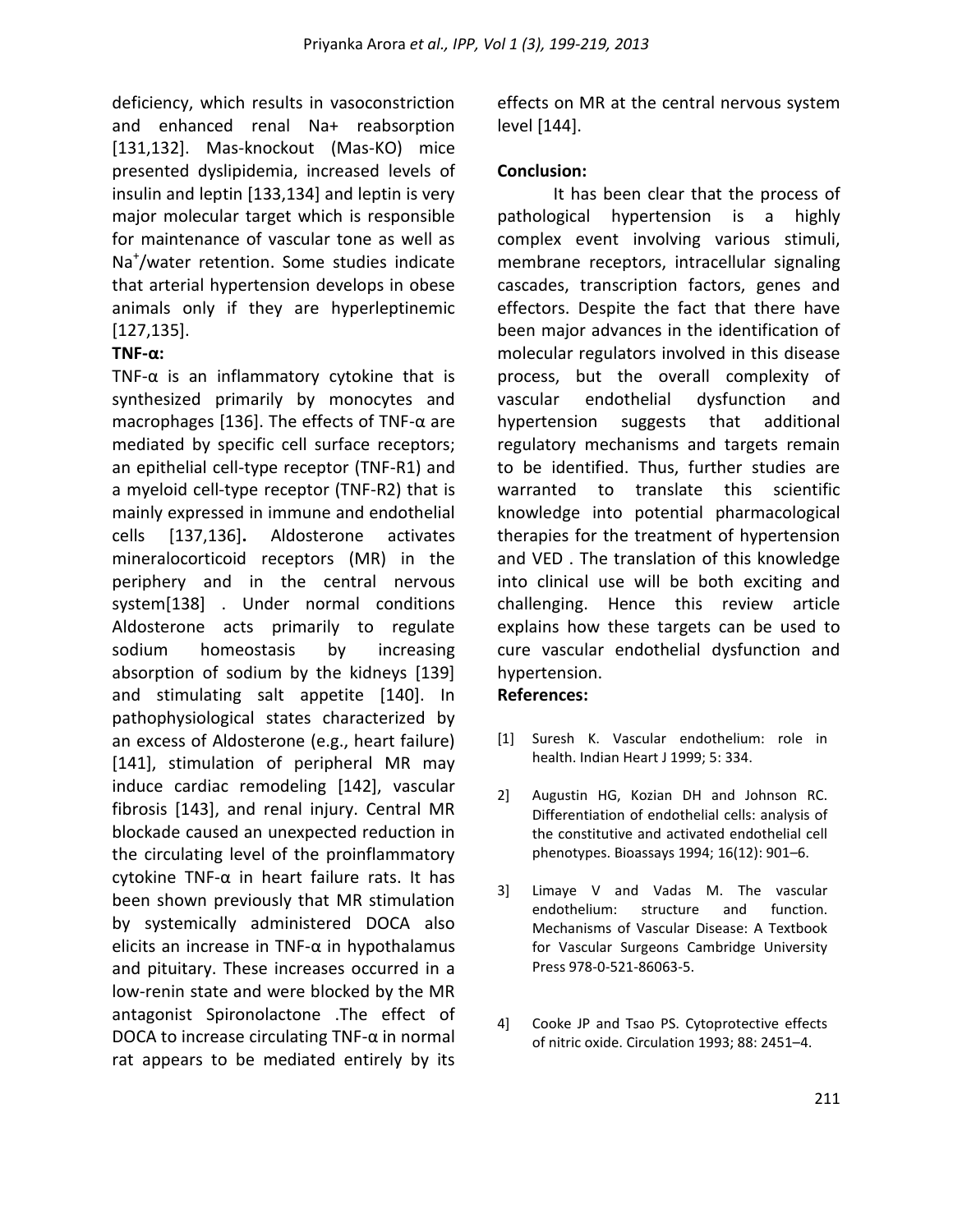- 5] For Stermann UT and Munzel. Endothelial nitric oxide synthase in vascular disease: from marvel to menace. Circulation 2006; 113: 1708–1714.
- 6] Govers R and Rabelink TJ. Cellular regulation of endothelial nitric oxide synthase. Am.J.Physiol. Renal. Physiol 2001; 280: F193–F206.
- 7] Lowenstein CJ, Dinerman JL and Snyder SH. Nitric oxide a physiologic messenger. Ann Intern Med 1994; 120: 227-37.
- 8] Cowley AW and Roman RJ. The role of the kidney in hypertension. JAMA 1996; 275: 1581-9.
- 9] Hayabuchi Y, Nakaya Y, Matsuoka S and Kuroda Y. Endothelium derived hyperpolarizing factor activities Ca2+ activated K+ channel in porcine coronary artery smooth muscle cells. J.Cardiovasc.Pharmacol 1998; 32: 642- 649.
- 10] WatWatanabe T, Barker TA and Berk BC. Angiotensin II and endothelium: diverse signals and effects. Hypertension 2005; 45: 163-169.
- 11] cells. Pearson JD, Slakey LL and Gardon JL. Stimulation of prostaglandin production through purinoceptors on cultured porcine endothelial cells. Biochem 1983; 214: 273- 276.
- 12] Conner SE, Wood BE and Leff P. Characterization of P2x –receptors in rabbit isolated ear artery. Br.J.Pharmacol 1990; 101: 640-644.
- 13] Luscher TF and Vanhoutte PM. Endothelium dependent vascular response in normotensive and hypertensive Dahl rats. Hypertension 1987; 9: 157–63.
- 14] Simonson MS and Dunn MJ. Cellular signaling by peptides of the endotheline gene family. Faseb J 1990; 4: 2989-3000.
- 15] Rey S and Iturriaga R. Endothelin and

nitric oxide: vasoactive modulators of carotid body chemoreception. Curr.Neurovasc 2004; 1: 465-473.

- 16] Camacho M, Opez-Belmonte J and Vila L. Rate of vasoconstrictor prostanoid released by endothelial cells depends on cyclooxygenase-2 expression and prostaglandin 1 synthase activity. Cir.Res 1998; 83:103-109.
- 17] Wilkins MR. Pulmonary hypertension: the science behind the disease spectrum. Eur Respir Rev 2012; 21: 123.
- 18] Goldstein DS. Arterial baroreflex sensitivity, plasma catecholamines and pressor responsiveness in essential hypertension. Cirulation1983; 68: 234-240.
- 19] YJ, Zicha J, Nedvidkova J, Kunes J. The role of sympathetic nervous system in the development of neurogenic pulmonary edema in spinal cord injured rats. J ApplPhysiol 2011; (in press).
- 20] Uehata M, Ishizaki T, Satoh H, Ono T, Kawahara T, Morishita T, Tamakawa H, Yamagami K, Inui J, Maekawa M. Calcium sensitization of smooth muscle mediated by a Rho associated protein in hypertension. Nature1997 ; 389: 990–994.
- 21] Dzau VJ. Implications of local angiotensin production in cardiovascular physiology and pharmacology. American Journal of Cardiology 1987 ; 59: 59A-65A.
- 22] S-b Nishiyama A, Hasegawa K, Diah S, Hitomi H. New approaches to blockade of the renin– angiotensin-aldosterone system: Mineralocorticoid-receptor blockers exert antihypertensive and renoprotective effects independently of the renin–angiotensin system. J PharmacolSci 2010; 113:310–314.
- 23]

Goetz K. Physiology and pathophysiology of atrial peptides. American Journal 1988; 254:El-E15.

24] Goet[zJP,](http://www.clinchem.org/search?author1=Jens+P.+Goetze&sortspec=date&submit=Submit) Rigshospitalet. B-Type Natriuretic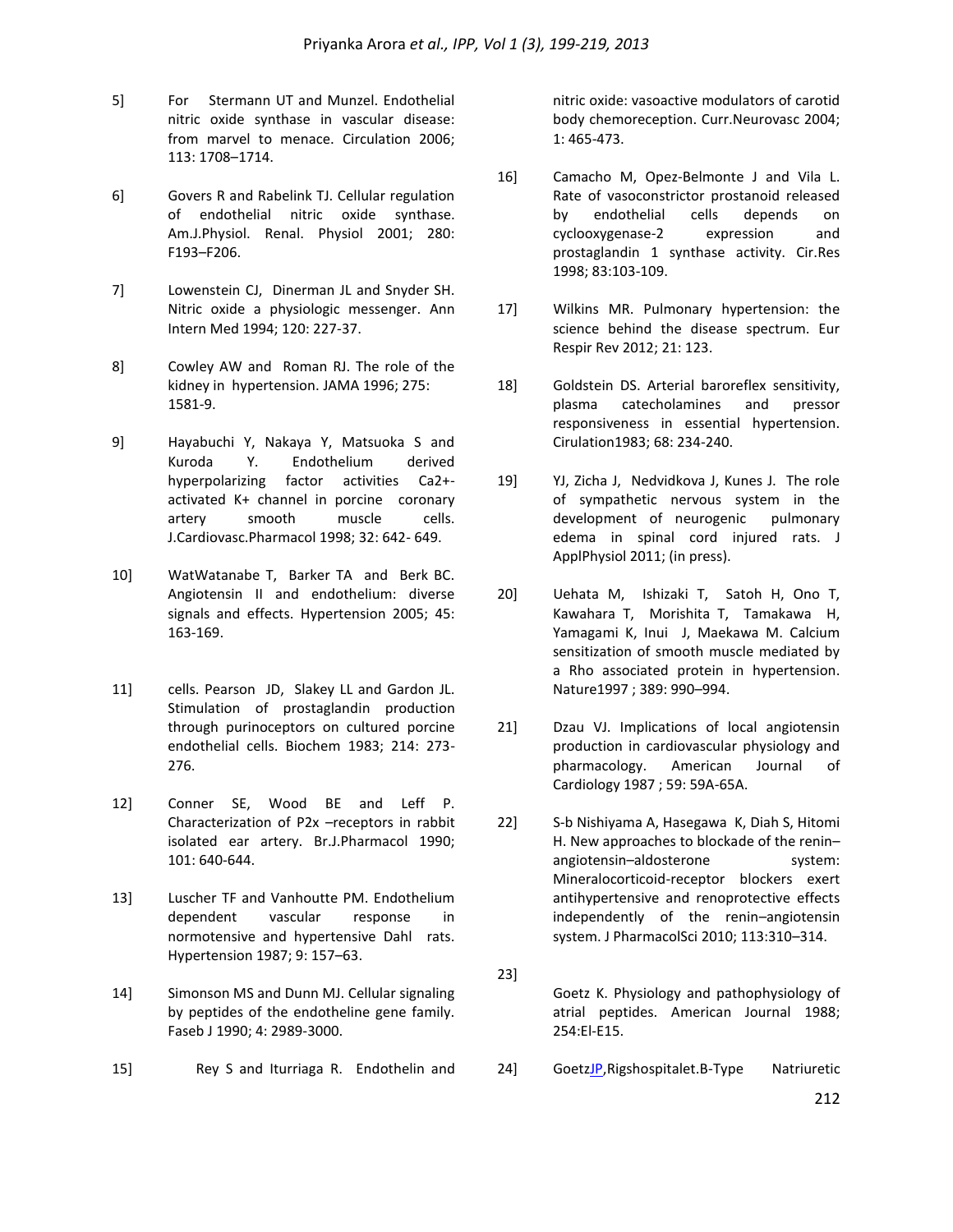Peptide: From Posttranslational Processing to Clinical Measurement. Clinical ChemistryJanuary 2012; 58: 83-91.

- 25] Margolius H S. Kallikreins and kinins. Some unanswered questions about system characteristic and roles in human disease. Hypertension 1995; 26: 221-229.
- 26] YukakoKayashimaa, Oliver Smithiesa, and Masao Kakokia, Kinins - The Kallikrein-Kinin System and Oxidative Stress Department of Pathology and Laboratory Medicine, North Carolina, USA Published in final edited form as: CurrOpinNephrolHypertens doi:10.1097/MNH.0b013e32834d54b1 . January 2012 ; 21(1) , 92–96.
- 27] Archer SL, Weir EK, Wilkins MR. Basic science of pulmonary arterial hypertension for clinicians: new concepts and experimental therapies. Circulation 2010; 121: 2045–2066
- 28] Panza JA, Quyyumi AA, Brush JE and Epstein SE. Abnormal endothlium dependent vascular relaxation in patients with essential hypertension. N Engl J Med 1990; 323: 22-27.
- 29] Dominiczak AF and Bohr DF. Nitric oxide and its putative role in hypertension. New England Journal of Hypertension 1999; 25: 1202-1211.
- 30] Schiffrin EL. Endothelin: potential role in hypertension and vascular hypertrophy. Hypertension 1995; 25:1135- 1143.
- 31] Muntzel M and Druke TA. A comprehensive review of the salt and blood pressure relationship. American Journal of Hypertension 1992 ; 5: 1S-42S.
- 32] Weinberger MH. Salt sensitivity of blood pressure in humans. Hypertension 1996; 27: 465-475.
- 33] Kim NH, Lang IM. Risk factors for chronic thromboembolic pulmonary hypertension. EurRespir Rev 2012; 21: 27–31.
- 34] DiPiro J. T. Pharmacotherapy: A Pathophysiologic Approach . 6th ed; 2004.
- 35] Carretero OA and OparilS .Essential hypertension. Part definition and etiology. Secondary hypertension. Mayo Foundation for Medical Education and Research. Circulation 2008;101: 329–35.
- 36] Schoen FJ,Kumar V, Abbas AK, Fausto N, Saunders PA, Robbins .Cotran Pathologic Basis of Disease. Philadelphia 2004; 7: 511– 529.
- 37] Millar Craig MW, Bishop CN and Raftery EB. Circadian variation of blood pressure. Lancet 1978; 1: 795– 797.
- 38] Mancia GA , Ferrari L, Gregorini G, Parati G, Pomidossi G, Bertinieri G, Grassi M, Rienzo A, Pedotti and Zanchetti A. Blood pressure and heart rate variabilities in normotensive and hypertensive human beings. Circulation Research 1983; 53: 96-104.
- 39] Burt VL, Cutler JA, Higgins M, Labarthe HD, Whelton P, Brown C, Edward J and Roccella. Trends in the prevalence, awareness, treatment and control of hypertension in the adult US population data from the Health Examination Surveys. Hypertension 1995 ; 26-60
- 40] Beevers G, Lip GY, O'Brien E. The pathophysiology of hypertension. BMJ 2001; 322: 912–916.
- 41] Kearney PM . Global burden of hypertension: analysis of worldwide data. Lancet 2005 ; 365: 217-223.
- 42] Sumimoto H, Miyano K and Takeya R. Molecular composition and regulation of theNox family NAD(P)H oxidases. BiochemBiophys Res Commun 2005; 338: 677-686.
- 43] Brunner H, Cockcroft JR, Deanfield J, Donald A, Ferrannini E, Halcox J. Endothelial function and dysfunction. Part II: Association with cardiovascular risk factors and diseases. A statement by the working group on endothelins and endothelial factors of the European Society of Hypertension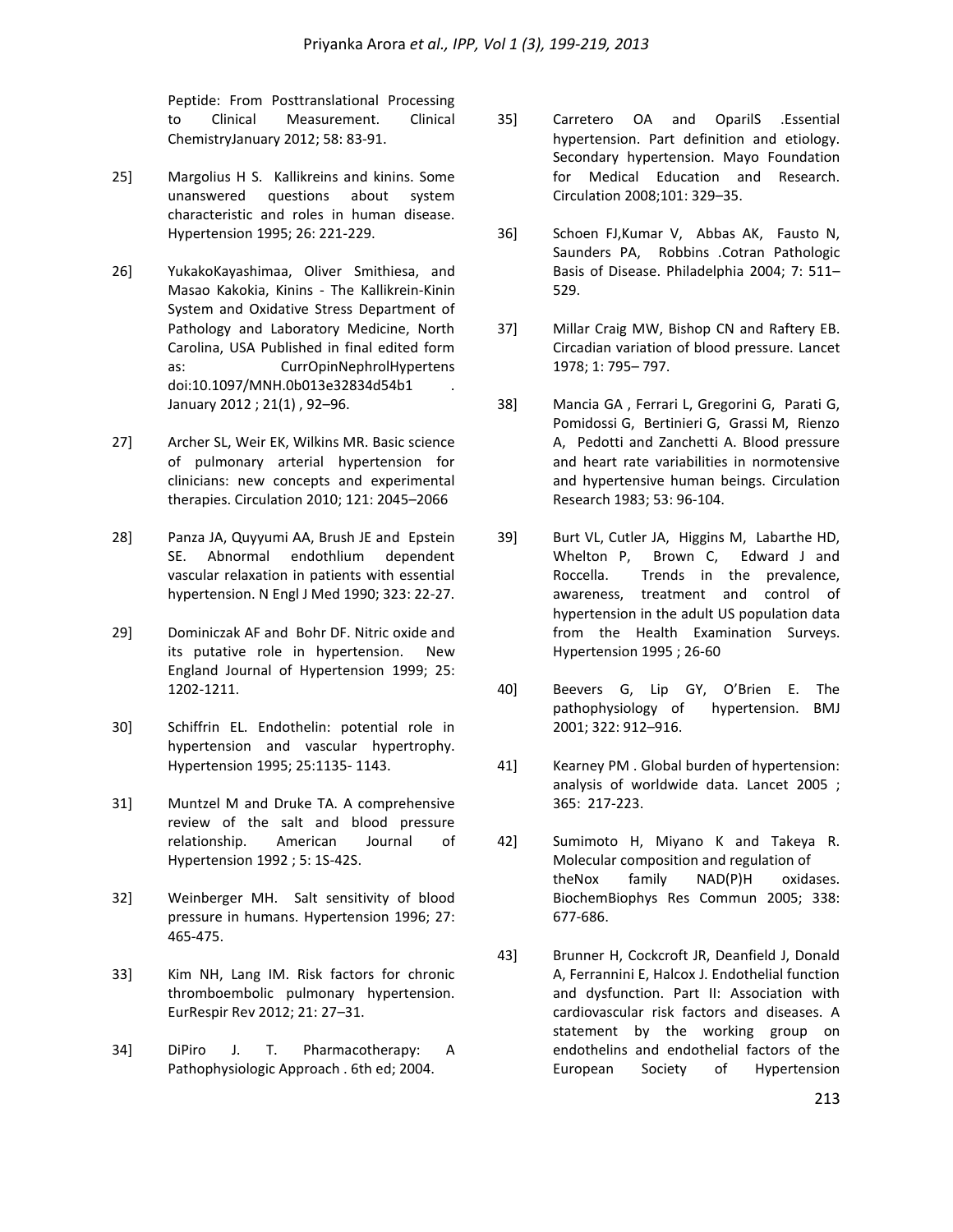.Hypertens 2005; 23:233-46.

- 44] Badyal DK, Lata H, Dadhich AP. Animal models of hypertension and effects of drugs. Indian Journal of Pharmacology 2003; 35: 349-362.
- 45] Aird WC. Spatial and temporal dynamics of the endothelium. Journal Thromb. Haemost 2005; 3:1392-1406.
- 46] Cai H, Harrison DG. Endothelial dysfunction in cardiovascular diseases: the role of oxidant stress. Circ Res 2000; 87: 840-845.
- 47] Boger RH , Sydow K , Borlak J , Thum T , Lenzen H , Schubert B , Tsikas D, Bode Boger SM . [LDL cholesterol upregulates synthesis of](http://circres.ahajournals.org/cgi/content/full/87/2/99)  [asymmetrical dimethyl arginine in human](http://circres.ahajournals.org/cgi/content/full/87/2/99)  [endothelial cells: involvement of S](http://circres.ahajournals.org/cgi/content/full/87/2/99)adenosylmethionine dependent [methyltransferases.C](http://circres.ahajournals.org/cgi/content/full/87/2/99)irc Res 2000; 87: 99– 105.
- 48] Vallance P, Leone A, Calver A, Collier J. and Moncada S. Endogenous dimethyl arginine as an inhibitor of nitric oxide synthesis. Journal Cardiovasc. Pharmacol1992 ;20: S60- S62.
- 49] Krzyzanowska K, Mittermayer F, Krugluger W, Schnack C, Hofer M, Wolzt M and Schernthaner G. Asymmetric dimethylarginine is associated with macrovasculardisease and total homocysteine in patients with type 2 diabetes. Atherosclerosis 2006; 189: 236.
- 50] Ceremuzynski L, Chamiec T and Herbaczynska-Cedro K . Effect of supplemental oral L arginine on exercise capacity in patients with stable angina pectoris. Am J Cardiol1997; 80 (3): 331–3.
- 51] Jiang JG, Chen RJ, Xiao B, Yang S, Wang JN, Wang Y, Cowart LA, Xiao X, Wang DW and Xia Y. Regulation of endothelial nitric-oxide synthase activity through phosphorylation in response to epoxyeicosatrienoic acids. Prostaglandins Other Lipid Mediat 2007; 82: 162–174.
- 52] Ferroni P, Basili S, Falco A and Davı G. Oxidant stress and platelet activation in hypercholesterolemia. Antioxid Redox Signal 2004; 6: 747-56.
- 53] Landmesser U, Dikalov S, Price SR, McCann L, Fukai T and Holland SM. Oxidation of tetrahydrobiopterin lead to uncoupling of endothelial cell nitric oxide synthase in hypertension. J Clin Invest 2003; 111: 1201-9.
- 54] White CR, Brock TA, Chang LY, Crapo J, Briscoe P and Ku D . Superoxide and peroxynitrite in atherosclerosis. Proc Nat AcadSci USA 1994; 91: 1044-8.
- 55] TouyzRM , Chen X , He G, Quinn MT and Schiffrin EL. Expression of a gp91phox containing leukocyte type NADPH oxidase in human vascular smooth muscle cells modulation by Ang II. Circ Res 2002; 90: 1205-13.
- 56] Nishimura H, Tsuji H, Masuda H, Kasahara T, Yoshizumi M, Sugano T, [Kimura S,](http://www.ncbi.nlm.nih.gov/pubmed?term=%22Kimura%20S%22%5BAuthor%5D) [Kawano](http://www.ncbi.nlm.nih.gov/pubmed?term=%22Kawano%20H%22%5BAuthor%5D)  [H,](http://www.ncbi.nlm.nih.gov/pubmed?term=%22Kawano%20H%22%5BAuthor%5D) [Kunieda Y,](http://www.ncbi.nlm.nih.gov/pubmed?term=%22Kunieda%20Y%22%5BAuthor%5D) [Yano S,](http://www.ncbi.nlm.nih.gov/pubmed?term=%22Yano%20S%22%5BAuthor%5D) [Nakagawa K,](http://www.ncbi.nlm.nih.gov/pubmed?term=%22Nakagawa%20K%22%5BAuthor%5D) [Kitamura](http://www.ncbi.nlm.nih.gov/pubmed?term=%22Kitamura%20H%22%5BAuthor%5D)  [H,](http://www.ncbi.nlm.nih.gov/pubmed?term=%22Kitamura%20H%22%5BAuthor%5D) [Nakahara Y](http://www.ncbi.nlm.nih.gov/pubmed?term=%22Nakahara%20Y%22%5BAuthor%5D) , [Sawada S](http://www.ncbi.nlm.nih.gov/pubmed?term=%22Sawada%20S%22%5BAuthor%5D) and [Nakagawa M.](http://www.ncbi.nlm.nih.gov/pubmed?term=%22Nakagawa%20M%22%5BAuthor%5D) The effects of angiotensin metabolites on the regulation of coagulation and fibrinolysis in cultured rat aortic endothelial cells. ThrombHaemost 1999; 82: 1516-21.
- 57] Ni Nishimura H, Tsuji H, Masuda H, Nakagawa K, Nakahara Y and Kitamura H. Angiotensin II increases plasminogen activator inhibitor-1 and tissue factor mRNA expression without changing that of tissue type plasminogen activator or tissue factor pathway inhibitor in cultured rat aortic endothelial cells. ThrombHaemost 1997; 77: 1189-95.
- 58] Larsson PT, Schwieler JH and Wallen NH. Platelet activation during angiotensin II infusion in healthy volunteers. Blood Coagul Fibrinolysis 2000; 11: 61-9.
- 59] Vaughan DE, Lazos SA and Tong K. Angiotensin II regulates the expression of plasminogen activator inhibitor-1 in cultured endothelial cells. J Clin Invest 1995; 95: 995- 1001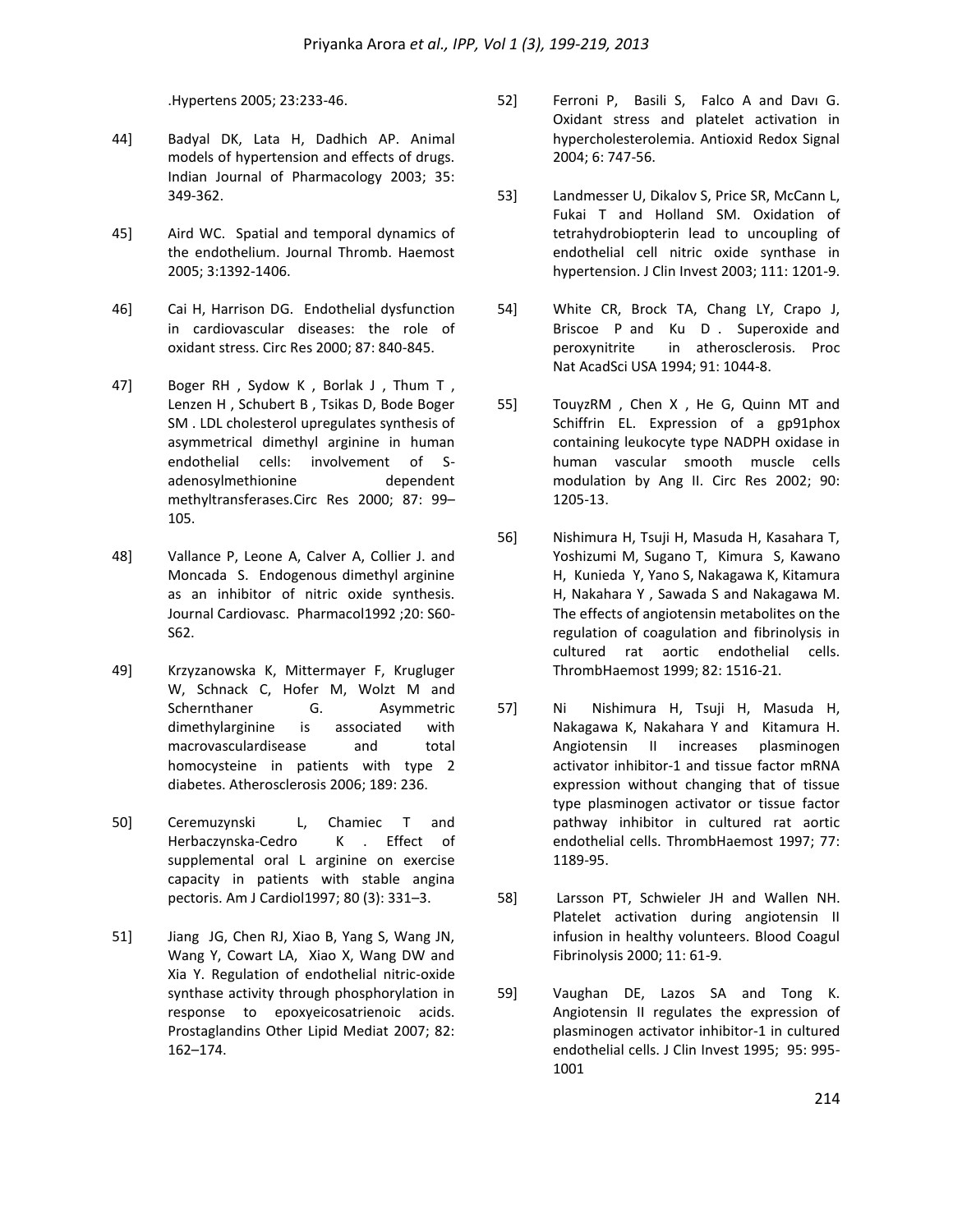- 60] Kerins DM , Hao Q and Vaughan DE. Angiotensin induction of PAI-1 expression in endothelial cells is mediated by the hexapeptide angiotensin IV. J Clin Invest 1995; 96: 2515-20.
- 61] Rajagopalan S, Kurz S, Munzel T, Tarpey M, Freeman BA and Griendling KK. Angiotensin II mediated hypertension in the rat increases vascular superoxide production via membrane NADH/NADPH oxidase activation. Contribution to alterations of vasomotor tone. J Clin Invest 1996 ; 97: 1916-23.
- 62] Mogielnicki A, Chabielska E, Pawlak R, Szemraj J and Buczko W. Angiotensin II enhances thrombosis development in renovascular hypertensive rats. ThrombHaemost 2005; 93: 1069-76.
- 63] Oikawa T , Freeman M.Lo.W, Vaughan DE, and Fogo A. Modulation of plasminogen activator inhibitor-1 in vivo: a new mechanism for the anti fibrotic effect of renin-angiotensin inhibition. Kidney Int 1997; 51: 164-72.
- 64] Shryock JC and Belardinelli L. Adenosine and adenosine receptors in the cardiovascular system: biochemistry, physiology and pharma whereas cology. Am J Cardiol 1997; 79(12A): 2–10.
- 65] Bagby S.P., McDonald W.J., Mass R.D. Serial rennin-angiotensin studies in spontaneously hypertensive and Wistar –Kyoto normotensive rats- transition from normal to high-renin status during the established phase of spontaneous hypertension. Hypertension. 1979; 1: 347-354.
- 66] Bardenheuer H and Schrader D. Supply to demand ratio for oxygen determines formation of adenosine by the heart. Am J Physiol 1986; 250: H173–H180.
- 67] Brown JH, Del Re DP and Sussman MA. The Rac and Rho hall of fame: a decade of hypertrophic signaling hits. Circ. Res 2006; 98: 730-742.
- 68] Weng LP, Yuan J, and Yu Q. Overexpression of the transmembrane tyrosine phosphatase LAR activates the caspase pathway and induces apoptosis. CurrBiol1998; 8: 247–256.
- 69] Elizabeth O, Harrington, Anthony Smeglin, Nancy Parks, Julie Newton and Sharon Rounds. Adenosine induces endothelial apoptosis by activating protein tyrosine phosphatase: a possible role of p38. Am J Physiol Lung Cell MolPhysiol2000; 279: L733- L742.
- 70] Ip Y T and Davis R J. Signal transduction by the c-Jun N-terminal kinase (JNK) from inflammation to development. CurrOpin Cell Biol1998; 10: 205- 219.
- 71] Xia Z, Dickens M , Raingeaud J , Davis RJ and Greenberg ME. Opposing effects of ERK and JNK-p38 MAP kinases on apoptosis. Science 1995; 270: 1326–31.
- 72] Budzyn K, Marley PD and Sobey CG. Targeting Rho and Rho-kinase in the treatment of Cardiovascular disease. Trends PharmacolSci 2006; 27: 97 104.
- 73] Hiroki J, Shimokawa H, Higashi M, Morikawa K, Kandabashi T, Kawamura N, Kubota T, Ichiki T, Amano M, Kaibuchi K and Takeshita A. Inflammatory stimuli upregulate Rhokinase in human coronary vascular smooth muscle cells. J.Mol Cell Cardiol 2004; 37: 537- 546.
- 74] Somlyo AP and Somlyo AV. Signal transduction by G-proteins, Rho-kinase and protein phosphatase to smooth muscle and non-muscle myosin II. J Physiol 2000; 522: 177–185.
- 75] Somlyo AP and Somlyo AV. From pharmacomechanical coupling to G-proteins and myosin phosphatase. ActaPhysiolScand 1998; 164: 437–448.
- 76] Calo SA, Passina AC. Rho kinase pathway much more than just a modulation of vasomotortone. Journal of hypertension, 2007; 25: 259-264.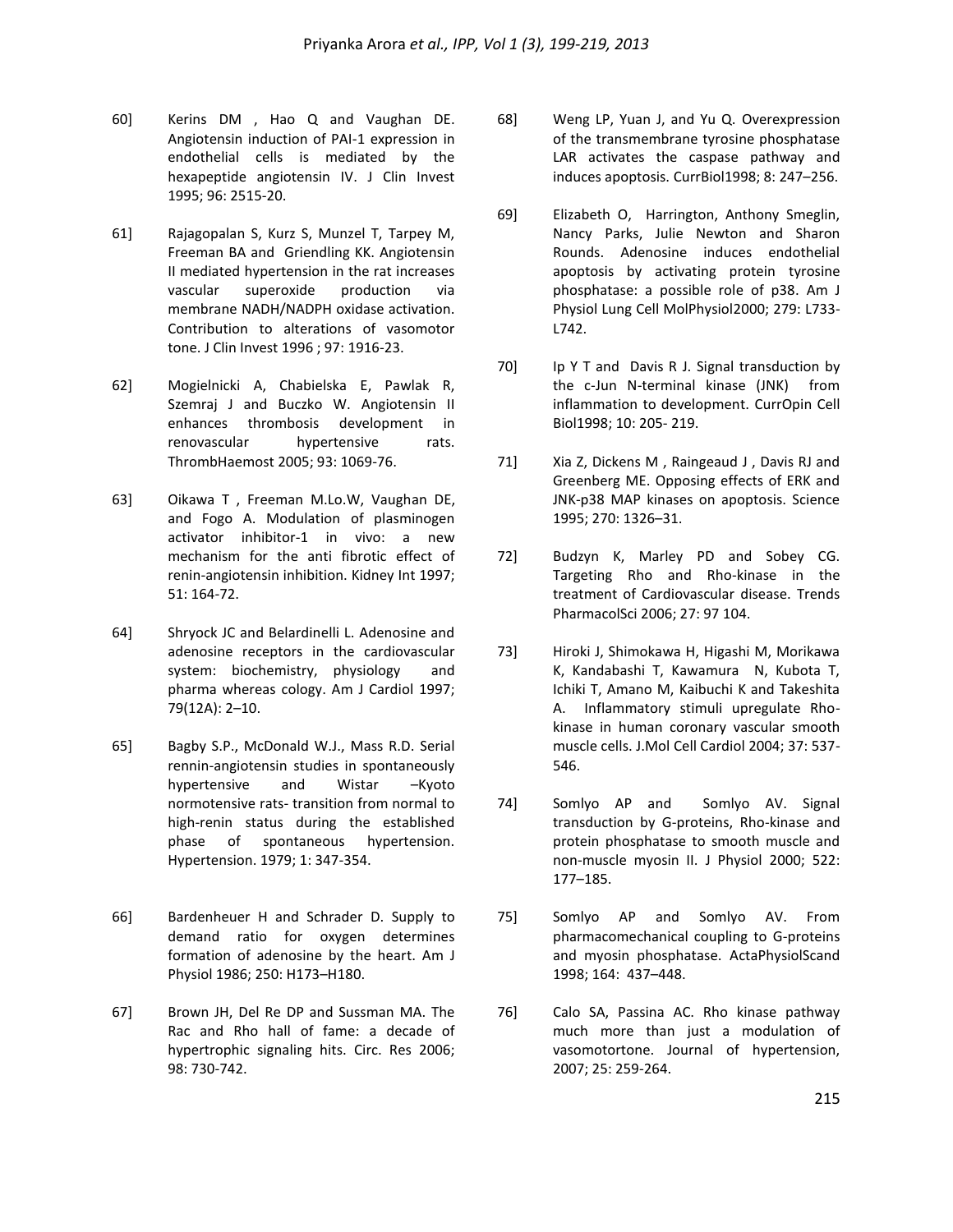- 77] Goodman KB, Cui H, Dowdell SE, Ivy RL, Sehon CA. Development of dihydropyridoneindazole amides as selective rho-kinase inhibitors. Journal of Medicinal Chemistry 2008; 50: 6-9.
- 78] Sehon CA, Wang GJ, Viet AQ, Goodman KB, Dowdell SE, Elkins PA. Potent selective and orally bioavailable dihydropyrimidine inhibitors of Rho-kinase as potential therapeutic agents for cardiovascular diseases. Journal of Medicinal Chemistry 2008; 51: 6631-6634.
- 79] Uehata M, Ishizaki T, Satoh H, Ono T, Kawahara T, Morishita T, Tamakawa H, Yamagami K, Inui J and Maekawa M. Calcium sensitization of smooth muscle mediated by a Rho associated protein in hypertension. Nature 1997; 389: 990–994
- 80] Nohria A, Grunert ME, Rikitake Y, Noma K, Prsic A, Ganz P, Liao JK and Creager MA. Rho kinase inhibition improves endothelial function in human subjects with coronary artery disease. Circulation Research 2006; 99: 1426-1432.
- 81] Marrero MB, Schieffer B, Paxton WG, Heerdt L, Berk BC, Delafontaine P and Bernstein KE. The angiotensin II type 1 receptor associates with and stimulates JAK2 in rat aortic smooth muscle cells .Nature 1995; 375: 247- 250.
- 82] Kishimoto T, Akira S, Narazaki M and Taga T. Interleukin 6 family of cytokines and gp130. Blood 1995; 86: 1243–1254.
- 83] Heinrich PC, Behrmann I, Muller-Newen G, Schaper F and Graeve L. Interleukin-6-type cytokine signaling through the gp130/Jak/STAT pathway. Biochem J. 1998; 334: 297–314.
- 84] Marrero MB, Schieffer B, Paxton WG, Heerdt L, Berk BC, Delafontaine P and Bernstein KE. The angiotensin II type 1 receptor associates with and stimulates JAK2 in rat aortic smooth muscle cells. Nature. 1995; 375: 247- 250.
- 85] Marrero MB, Schieffer B, Harp JB and Ling B.

Role of Janus kinases/signal transducer and activator of transcription and mitogenactivated protein kinase cascades in angiotensin II and platelet-derived growth factor induced vascular smooth muscle cell proliferation. J Biol Chem. 1997; 272: 24684 –24690.

- 86] Stephanou A, Isenberg DA, Akira S, Kishimoto T and Latchman DS. The nuclear factor interleukin 6 (NF IL6) and signal transducer and activator of transcription-3 (STAT-3) signaling pathways cooperate to mediate the activation of the hsp90b gene by interleukin-6 but have opposite effects on its inducibility by heat shock. Biochem J 1998; 330: 189 –195.
- 87] Griendling KK, Minieri CA, Ollerenshaw JD and Alexander RW. Angiotensin II stimulates NADH and NADPH oxidase activity in cultured vascular smooth muscle cells. Circ Res 1994; 74: 1141–1148.
- 88] Simon AR, Rai U, Fanburg AL and Cochran BH. Activation of the JAK-STAT pathway by reactive oxygen species. Am J Physiol 1998; 275: C1640- C1652.
- 89] HassaPO and Hottiger MO. The functional role of poly (ADP-ribose) polymerase 1 as novelcoactivator of NF-kappa B in inflammatory disorders. Cell. Mol. Life Sci 2002; 59: 1534-53.
- 90] Virag L, Szabo C. The therapeutic potential of poly (ADP-ribose) polymerase inhibitors. Pharmacol. Rev. 2002; 54: 375-429.
- 91] Fleming I and Busse R. Endothelium-derived epoxyeicosatrienoic acids and vascular function. Hypertension 2006; 47: 629–633.
- 92] Fleming I. Cytochrome P450 epoxygenases as EDHF synthase(s). Pharmacol. Res. 2004; 49: 525–533.
- 93] Fleming I. Discr EET regulators of homeostasis: epoxyeicosatrienoic acids, cytochrome P450 epoxygenases and vascular inflammation. Trends Pharmacol. Sci M. 2007; 28: 448–452.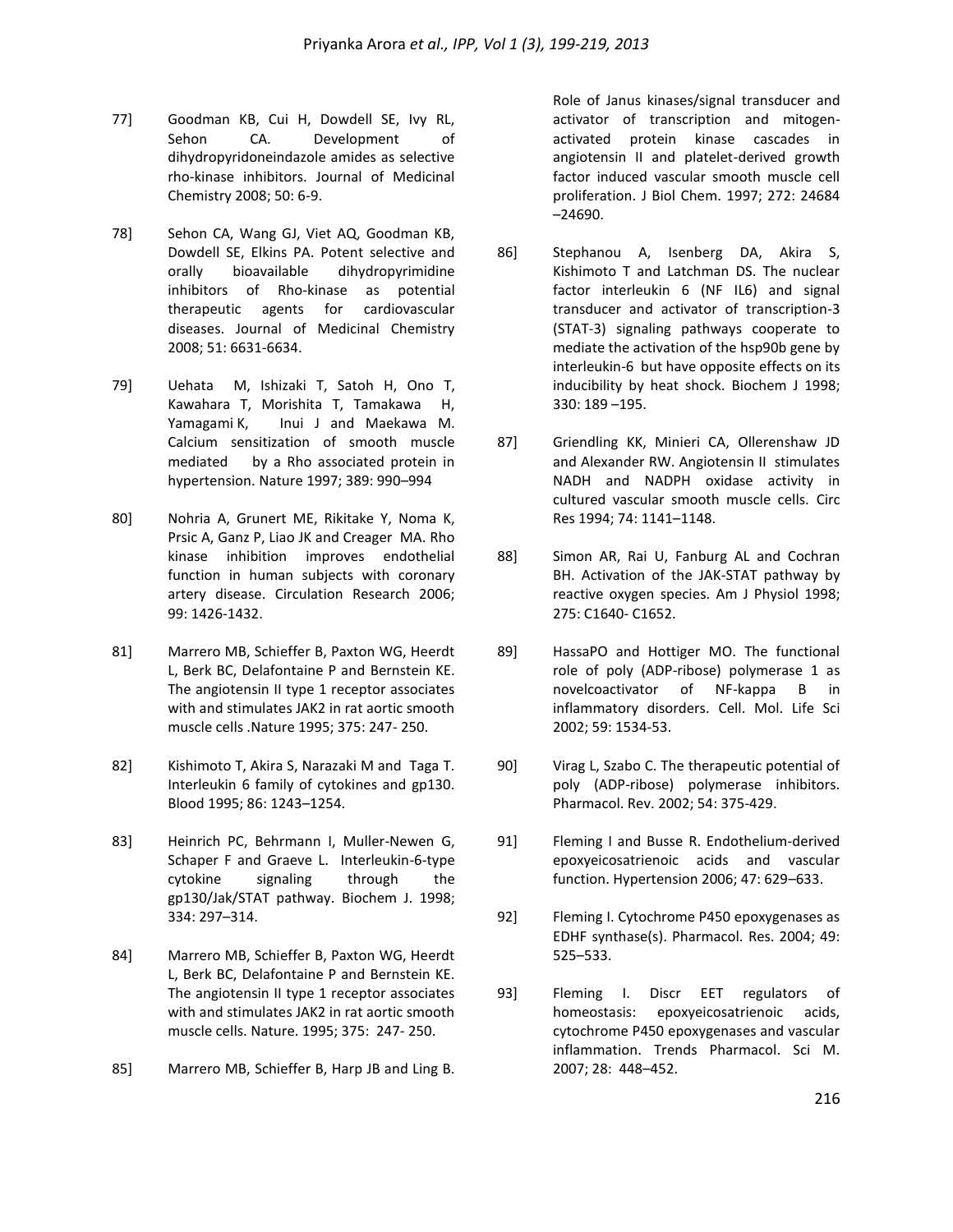- 94] Yang S, Lin L and Chen JX. Cytochrome P450 epoxygenases protect endothelial cells from apoptosis induced by tumor necrosis factor- {alpha} via MAPK and PI3K/Akt Signaling pathways. Am. J. Physiol. Heart Circ. Physiol 2007; 293: H142–H151.
- 95] Campbell WB, Falck JR and Gauthier K. Role of epoxyeicosatrienoic acids as endotheliumderived hyperpolarizing factor in bovine coronary arteries. Med. Sci. Monit. 2001; 7: 578–584.
- 96] Larsen BT, Gutterman DD and Hatoum OA. Emerging role of epoxyeicosatrienoic acids in coronary vascular function. Eur. J. Clin. Invest. 2006; 36: 293–300.
- 97] Spector AA, Fang X, Snyder GD and Weintraub NL. Epoxyeicosatrienoic acids (EETs): metabolism and biochemical function. Prog. Lipid Res. 2004; 43: 55- 90.
- 98] Davis BB, Morisseau C, Newman JW, Pedersen TL , Hammock BD and Weiss RH. Attenuation of vascular smooth muscle cell proliferation by 1-cyclohexyl 3-dodecyl urea is independent of soluble epoxide hydrolase inhibition. J. Pharmacol. Exp. Ther. 2006; 316: 815–821.
- 99] Imig JD .Cardiovascular therapeutic aspects of soluble epoxide hydrolase inhibitors. Cardiovasc. Drug Rev. 2006; 24: 169–188.
- 100] Xu D, Li N, He Y, Timofeyev V, Lu L, Tsai HJ, Kim IH, Tuteja D, Mateo RK, Singapuri A, Davis BB, Low R, Hammock BD and Chiamvimonvat N. Prevention and reversal of cardiac hypertrophy by soluble epoxide hydrolase inhibitors. Proc. Natl. Acad. Sci. U.S.A 2006; 103: 18733 -18738.
- 101] Zhang W, Koerner IP, Noppens R, Grafe M, Tsai HJ, Morisseau C, Luria A, Hammock BD, Falck JR and Alkayed NJ. Soluble epoxide hydrolase: a novel therapeutic target in stroke. J. Cereb. Blood Flow Metab. 2007; 27: 1931–1940.
- 102] Anderson RA, Boronenkov IV, Doughman SD,

Kunz J and Loijens JC.

Phosphatidylinositol phosphate kinases a multifaceted family of signalingenzymes. J BiolChem 1999; 274: 9907–9910.

- 103] Cantrell DA. Phosphoinositide 3-kinase signaling pathways. J Cell Sci. 2000; 114: 1439–1445.
- 104] Yart A, Laffargue M, Mayeux P, Chretien S, Peres C, Tonks N, Roche S, Payrastre B, Chap H and Raynal PA. Critical role for phosphoinositide 3 kinase upstream of Gab1 and SHP2 in the activation of ras and mitogen activated protein kinases by epidermal growth factor. J.Biol.Chem. 2001; 276: 8856–8864.
- 105] Maffucci T and Falasca M. Phosphoinositide 3-kinase-dependent regulation of phospholipaseCγ.Biochem. Soc. Trans 2007; 35: 229–230.
- 106] Schu PV, Takegawa K, Fry MJ, Stack JH, Waterfield MD and Emr SD. Phosphatidylinositol 3-kinase encoded by yeast VPS34 gene essential for protein sorting. Science 1993; 260: 88–91.
- 107] Murga C, FukuharaS andGutkind JS. A novel role for phosphatidylinositol 3 kinase in signaling from G- protein-coupled receptors to Akt. J BiolChem 2000; 275: 12069–12073.
- 108] Morello F, Perino A and Hirsch E. Phosphoinositide 3-kinase signalling in the vascular system. Cardiovasc Res 2009; 82: 261–271.
- 109] Vecchione C, Patrucco E, Marino G, Barberis L, Poulet R, Aretini A,Maffei A, Gentile MT, Storto M, Azzolino O, Brancaccio M, Colussi GL, Bettarini U, Altruda F, Silengo L, Tarone G, Wymann MP, Hirsch E and LemboG. Protection from angiotensin II-mediated vasculotoxic and hypertensive response in mice lacking PI3Kg. The Journal of Experimental Medicine 2005; 201: 1217- 1228.
- 110] Quignard JF, Mironneau V, Carricaburu B,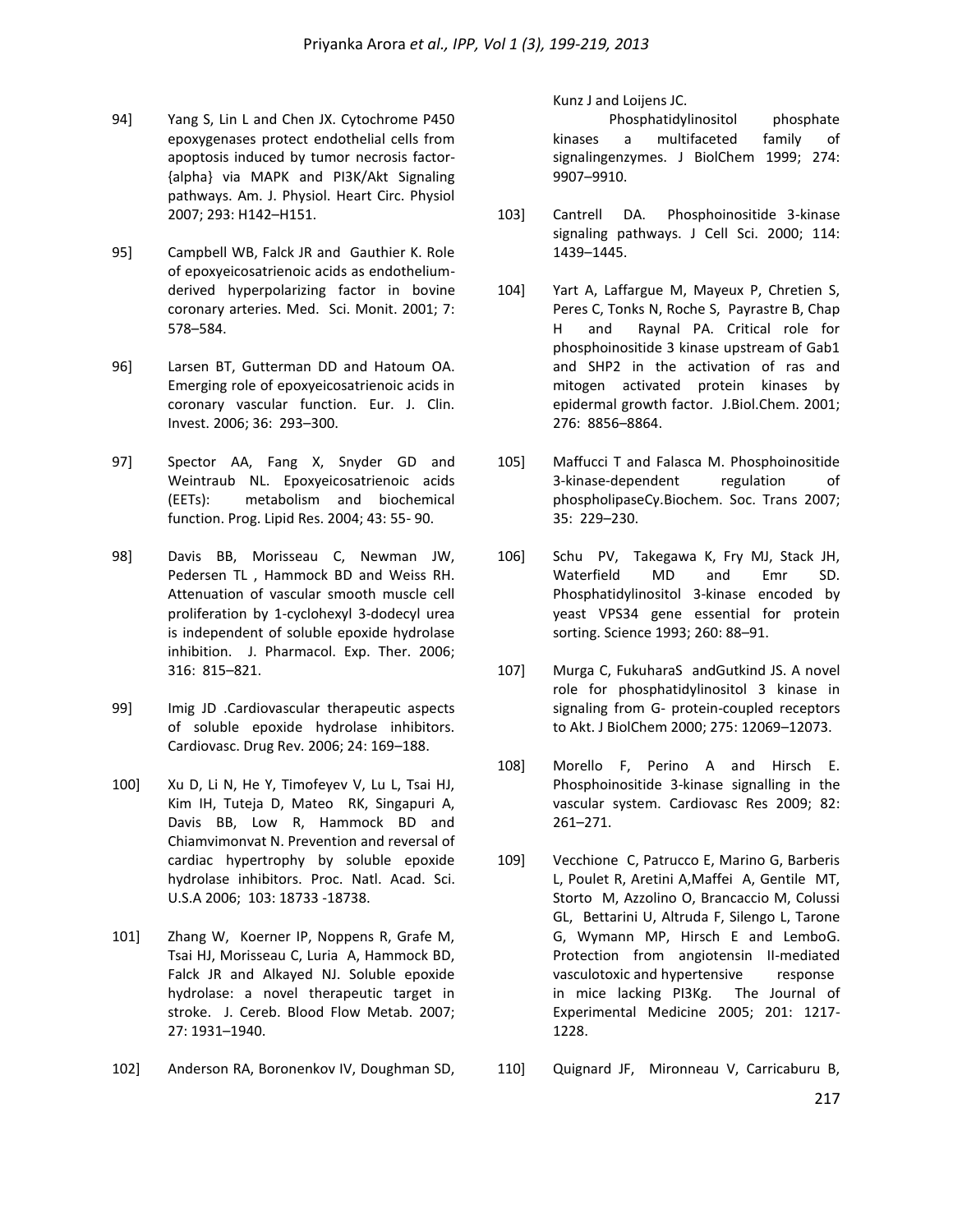Fournier A, Babich B, Nurnberg C, Mironneau and Macrez N. Phosphoinositide 3-kinase gamma mediates angiotensin II– induced stimulation of L-type calcium channels in vascular myocytes. J. Biol. Chem. 2001; 276: 32545–32551.

- 111] Steinberg SF. PI3King the L-type calcium channel activation mechanism. Circ.Res.2001; 89: 641–644.
- 112] Chinetti G, Fruckchart AC and Stales B. Peroxisome proliferator activated receptors (PPARs): nuclear receptors at the cross roads between lipid metabolism and inflammation. Inflammation Research 2000; 49(10): 497- 505.
- 113] Neve BP, Fruchart JC and Stales B. Role of peroxisome proliferator activated receptors (PPAR) in atherosclerosis. Biochemistry Pharmacology 2000; 60(8): 1245-50.
- 114] Guan Y and Brayer MD. Peroxisome proliferator activated receptors (PPARs): novel therapeutic targets in renal diseases. Kidney International 2001; 60: 14-30.
- 115] He W. PPAR γ 2 polymorphism and human health. PPAR Research 2009; 849538.
- 116] Newaz M, Yousefipou Z and Oyekan A. Role of PPAR-γ on the pathogenesis and vascular changes in glycerol induced acute renal failure. Pharmacological Research 2006; 54: 234-240.
- 117] Chetty VT and Sharma AM. Can PPAR gamma agonists have a role in the management of obesity related hypertension. Vascular pharmacology 2006; 45: 46-53.
- 118] Forman BM, Tontonoz P, Chen J, Brun RP, Evans RM. 15 deoxy delta 12, 14 prostaglandin J 2 is a ligand for the adipocyte determination factor PPAR gamma. Cellular research 1995; 83: 803-812.
- 119] Fullert S, Schneider F, Haak E, Rau H and Badenhoop K. Effects of pioglitazone in non diabetic patients with arterial hypertension: a double blind placebo controlled study.

Journal of Clinical Endocrinology and Metabolism. 2002; 87: 5503-5506.

- 120] Raji A, Seely EW, Bekins SA, Williams GH and Simonson DC. Rosiglitazone improves insulin sensitivity and lowers blood pressure in hypertensive patients. Diabetes Care 2003; 26: 172-178.
- 121] Zhang Y, Proencea R, Maffei M, Barone M, Leopold L and Friedman JM. Positional cloning of mouse obese gene and its human homologue. Nature 1994; 372: 425-32.
- 122] Zhang ZH, Wei SG and Francis J. Cardiovascular and renal sympathetic activation by blood borne TNF- $\alpha$  in rat: the role of central prostaglandins. American Journal of Physiology Regulatory Integrated comp Physiology 2003; 284: R916-R 927.
- 123] Walker AB, Chattington PD, Buckingham RE and Williams G. The thiazolidinedione rosiglitazone lowers blood pressure and protects against impairment of endothelial function in Zucker fatty rats. Diabetes 1999; 48: 1448-1453.
- 124] Kaufman LN, Peterson MM, Degrange LM. Pioglitazone attenuates diet-induced hypertension in rats. Metabolism 1995; 44: 1105-1109.
- 125] Ryan MJ, Didion SP, Mathur S, Faraci FM, Sigmund CD. PPAR (gamma) agonist rosigitazone improves vascular function and lowers blood pressure in hypertensive transgenic mice. Hypertension 2004; 43: 661- 666.
- 126] Misra A and Garg A. Leptin: Its receptor and obesity. Journal of Iinvestigational Medicine 1996; 44: 540-8.
- 127] Agata J, Masuda J, Takada M, Higashiura K, Murakami H, Miyazaki Y and Shimmamoto K. High Plasma immunoreactive level in essential hypertension. American Journal of Hypertension 1997; 10: 1171-1174.
- 128] Adamczak J, Masuda A, Higashiura K, Murakami H, Miyazaki Y and Shimamoto K.